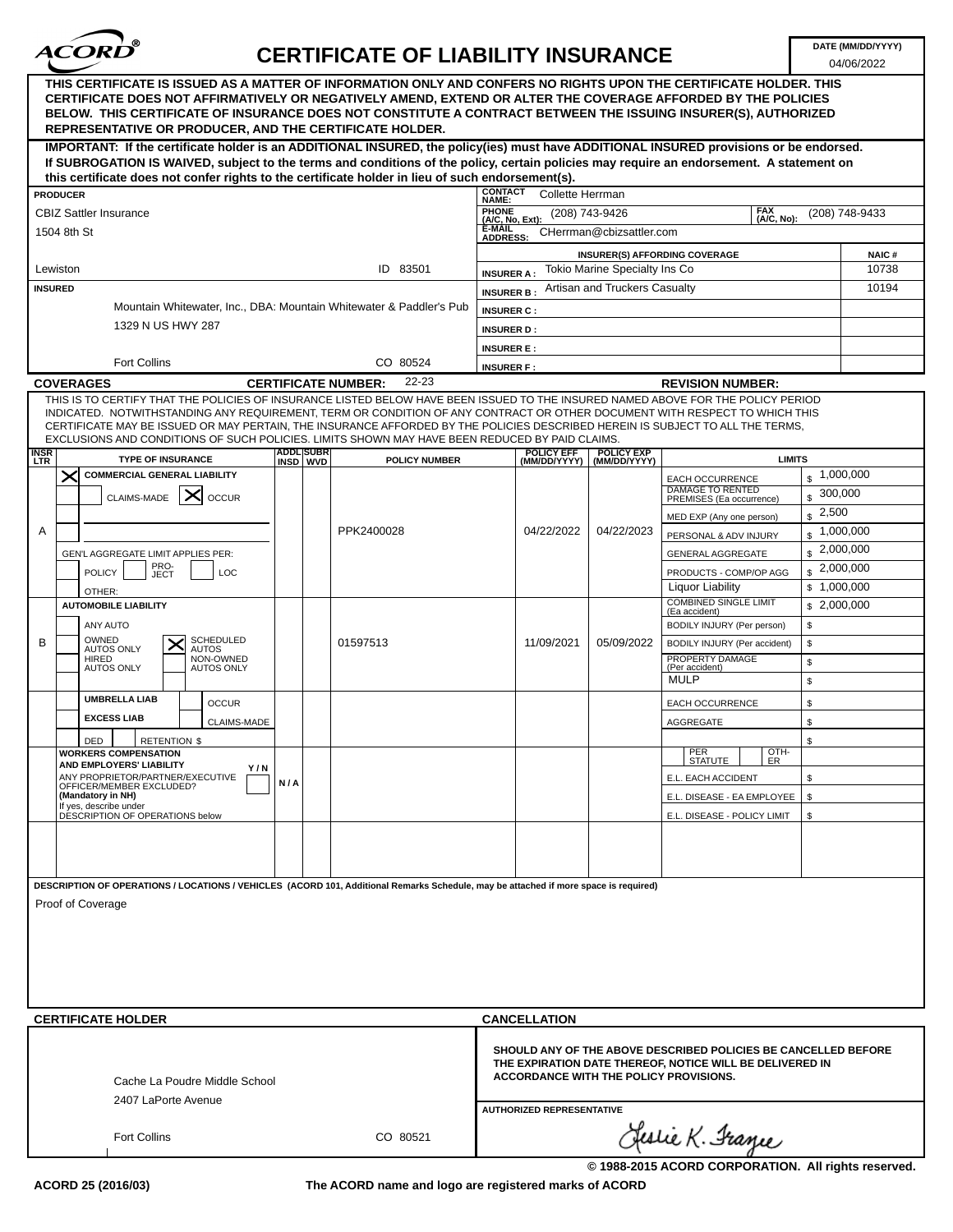

04/06/2022

|                           | THIS CERTIFICATE IS ISSUED AS A MATTER OF INFORMATION ONLY AND CONFERS NO RIGHTS UPON THE CERTIFICATE HOLDER. THIS<br>CERTIFICATE DOES NOT AFFIRMATIVELY OR NEGATIVELY AMEND, EXTEND OR ALTER THE COVERAGE AFFORDED BY THE POLICIES<br>BELOW. THIS CERTIFICATE OF INSURANCE DOES NOT CONSTITUTE A CONTRACT BETWEEN THE ISSUING INSURER(S), AUTHORIZED<br><b>REPRESENTATIVE OR PRODUCER, AND THE CERTIFICATE HOLDER.</b>                                                                            |                            |                              |                      |                                                                                        |                                   |                                                                       |                                                                                                                                                                      |                            |                |
|---------------------------|----------------------------------------------------------------------------------------------------------------------------------------------------------------------------------------------------------------------------------------------------------------------------------------------------------------------------------------------------------------------------------------------------------------------------------------------------------------------------------------------------|----------------------------|------------------------------|----------------------|----------------------------------------------------------------------------------------|-----------------------------------|-----------------------------------------------------------------------|----------------------------------------------------------------------------------------------------------------------------------------------------------------------|----------------------------|----------------|
|                           | IMPORTANT: If the certificate holder is an ADDITIONAL INSURED, the policy(ies) must have ADDITIONAL INSURED provisions or be endorsed.<br>If SUBROGATION IS WAIVED, subject to the terms and conditions of the policy, certain policies may require an endorsement. A statement on                                                                                                                                                                                                                 |                            |                              |                      |                                                                                        |                                   |                                                                       |                                                                                                                                                                      |                            |                |
|                           | this certificate does not confer rights to the certificate holder in lieu of such endorsement(s).                                                                                                                                                                                                                                                                                                                                                                                                  |                            |                              |                      |                                                                                        |                                   |                                                                       |                                                                                                                                                                      |                            |                |
|                           | <b>PRODUCER</b>                                                                                                                                                                                                                                                                                                                                                                                                                                                                                    |                            |                              |                      | <b>CONTACT</b><br><b>NAME:</b>                                                         | <b>Collette Herrman</b>           |                                                                       |                                                                                                                                                                      |                            |                |
|                           | <b>CBIZ Sattler Insurance</b>                                                                                                                                                                                                                                                                                                                                                                                                                                                                      |                            |                              |                      | <b>PHONE</b>                                                                           |                                   | (208) 743-9426                                                        |                                                                                                                                                                      | <b>FAX</b>                 | (208) 748-9433 |
|                           | 1504 8th St                                                                                                                                                                                                                                                                                                                                                                                                                                                                                        |                            |                              |                      | (A/C, No):<br>(A/C, No, Ext):<br>E-MAIL<br>CHerrman@cbizsattler.com<br><b>ADDRESS:</b> |                                   |                                                                       |                                                                                                                                                                      |                            |                |
|                           |                                                                                                                                                                                                                                                                                                                                                                                                                                                                                                    |                            |                              |                      |                                                                                        |                                   |                                                                       | <b>INSURER(S) AFFORDING COVERAGE</b>                                                                                                                                 |                            | <b>NAIC#</b>   |
| <b>INSURED</b>            | Lewiston                                                                                                                                                                                                                                                                                                                                                                                                                                                                                           |                            |                              | ID 83501             | <b>INSURER A:</b><br><b>INSURER B:</b>                                                 |                                   | <b>Tokio Marine Specialty Ins Co</b><br>Artisan and Truckers Casualty |                                                                                                                                                                      |                            | 10738<br>10194 |
|                           | Mountain Whitewater, Inc., DBA: Mountain Whitewater & Paddler's Pub                                                                                                                                                                                                                                                                                                                                                                                                                                |                            |                              |                      | <b>INSURER C:</b>                                                                      |                                   |                                                                       |                                                                                                                                                                      |                            |                |
|                           | 1329 N US HWY 287                                                                                                                                                                                                                                                                                                                                                                                                                                                                                  |                            |                              |                      | <b>INSURER D:</b>                                                                      |                                   |                                                                       |                                                                                                                                                                      |                            |                |
|                           |                                                                                                                                                                                                                                                                                                                                                                                                                                                                                                    |                            |                              |                      | <b>INSURER E:</b>                                                                      |                                   |                                                                       |                                                                                                                                                                      |                            |                |
|                           | <b>Fort Collins</b>                                                                                                                                                                                                                                                                                                                                                                                                                                                                                |                            |                              | CO 80524<br>22-23    | <b>INSURER F:</b>                                                                      |                                   |                                                                       |                                                                                                                                                                      |                            |                |
|                           | <b>COVERAGES</b>                                                                                                                                                                                                                                                                                                                                                                                                                                                                                   | <b>CERTIFICATE NUMBER:</b> |                              |                      |                                                                                        | <b>REVISION NUMBER:</b>           |                                                                       |                                                                                                                                                                      |                            |                |
|                           | THIS IS TO CERTIFY THAT THE POLICIES OF INSURANCE LISTED BELOW HAVE BEEN ISSUED TO THE INSURED NAMED ABOVE FOR THE POLICY PERIOD<br>INDICATED. NOTWITHSTANDING ANY REQUIREMENT, TERM OR CONDITION OF ANY CONTRACT OR OTHER DOCUMENT WITH RESPECT TO WHICH THIS<br>CERTIFICATE MAY BE ISSUED OR MAY PERTAIN, THE INSURANCE AFFORDED BY THE POLICIES DESCRIBED HEREIN IS SUBJECT TO ALL THE TERMS,<br>EXCLUSIONS AND CONDITIONS OF SUCH POLICIES. LIMITS SHOWN MAY HAVE BEEN REDUCED BY PAID CLAIMS. |                            |                              |                      |                                                                                        |                                   |                                                                       |                                                                                                                                                                      |                            |                |
| <b>INSR</b><br><b>LTR</b> | <b>TYPE OF INSURANCE</b>                                                                                                                                                                                                                                                                                                                                                                                                                                                                           |                            | <b>ADDL SUBR</b><br>INSD WVD | <b>POLICY NUMBER</b> |                                                                                        | <b>POLICY EFF</b><br>(MM/DD/YYYY) | <b>POLICY EXP</b><br>(MM/DD/YYYY)                                     |                                                                                                                                                                      | <b>LIMITS</b>              |                |
|                           | $\bm{\times}$<br><b>COMMERCIAL GENERAL LIABILITY</b>                                                                                                                                                                                                                                                                                                                                                                                                                                               |                            |                              |                      |                                                                                        |                                   |                                                                       | EACH OCCURRENCE<br>DAMAGE TO RENTED                                                                                                                                  | $\frac{1}{2}$ ,000,000     | 300,000        |
|                           | $\times$<br><b>CLAIMS-MADE</b><br><b>OCCUR</b>                                                                                                                                                                                                                                                                                                                                                                                                                                                     |                            |                              |                      |                                                                                        |                                   |                                                                       | PREMISES (Ea occurrence)<br>MED EXP (Any one person)                                                                                                                 | \$<br>2,500<br>\$          |                |
| Α                         |                                                                                                                                                                                                                                                                                                                                                                                                                                                                                                    |                            |                              | PPK2400028           |                                                                                        | 04/22/2022                        | 04/22/2023                                                            | PERSONAL & ADV INJURY                                                                                                                                                | \$                         | 1,000,000      |
|                           | GEN'L AGGREGATE LIMIT APPLIES PER:                                                                                                                                                                                                                                                                                                                                                                                                                                                                 |                            |                              |                      |                                                                                        |                                   |                                                                       | GENERAL AGGREGATE                                                                                                                                                    | \$                         | 2,000,000      |
|                           | PRO-<br><b>POLICY</b><br>LOC<br>JECT                                                                                                                                                                                                                                                                                                                                                                                                                                                               |                            |                              |                      |                                                                                        |                                   |                                                                       | PRODUCTS - COMP/OP AGG                                                                                                                                               | $\frac{1}{2}$ ,000,000     |                |
|                           | OTHER:                                                                                                                                                                                                                                                                                                                                                                                                                                                                                             |                            |                              |                      |                                                                                        |                                   |                                                                       | <b>Liquor Liability</b><br><b>COMBINED SINGLE LIMIT</b>                                                                                                              | \$1,000,000<br>\$2,000,000 |                |
|                           | <b>AUTOMOBILE LIABILITY</b><br>ANY AUTO                                                                                                                                                                                                                                                                                                                                                                                                                                                            |                            |                              |                      |                                                                                        |                                   |                                                                       | (Ea accident)<br>BODILY INJURY (Per person)                                                                                                                          | \$                         |                |
| B                         | OWNED<br><b>SCHEDULED</b><br>↗                                                                                                                                                                                                                                                                                                                                                                                                                                                                     |                            |                              | 01597513             |                                                                                        | 11/09/2021                        | 05/09/2022                                                            | BODILY INJURY (Per accident)                                                                                                                                         | \$                         |                |
|                           | <b>AUTOS ONLY</b><br><b>AUTOS</b><br><b>HIRED</b><br>NON-OWNED<br><b>AUTOS ONLY</b><br><b>AUTOS ONLY</b>                                                                                                                                                                                                                                                                                                                                                                                           |                            |                              |                      |                                                                                        |                                   |                                                                       | PROPERTY DAMAGE<br>(Per accident)                                                                                                                                    | \$                         |                |
|                           |                                                                                                                                                                                                                                                                                                                                                                                                                                                                                                    |                            |                              |                      |                                                                                        |                                   |                                                                       | <b>MULP</b>                                                                                                                                                          | \$                         |                |
|                           | <b>UMBRELLA LIAB</b><br><b>OCCUR</b>                                                                                                                                                                                                                                                                                                                                                                                                                                                               |                            |                              |                      |                                                                                        |                                   |                                                                       | EACH OCCURRENCE                                                                                                                                                      | \$                         |                |
|                           | <b>EXCESS LIAB</b><br>CLAIMS-MADE                                                                                                                                                                                                                                                                                                                                                                                                                                                                  |                            |                              |                      |                                                                                        |                                   |                                                                       | AGGREGATE                                                                                                                                                            | \$                         |                |
|                           | DED<br><b>RETENTION \$</b><br><b>WORKERS COMPENSATION</b>                                                                                                                                                                                                                                                                                                                                                                                                                                          |                            |                              |                      |                                                                                        |                                   |                                                                       | PER                                                                                                                                                                  | \$<br>OTH-                 |                |
|                           | <b>AND EMPLOYERS' LIABILITY</b><br>Y/N                                                                                                                                                                                                                                                                                                                                                                                                                                                             |                            |                              |                      |                                                                                        |                                   |                                                                       | <b>STATUTE</b>                                                                                                                                                       | ER                         |                |
|                           | ANY PROPRIETOR/PARTNER/EXECUTIVE<br>OFFICER/MEMBER EXCLUDED?<br>(Mandatory in NH)                                                                                                                                                                                                                                                                                                                                                                                                                  | N/A                        |                              |                      |                                                                                        |                                   |                                                                       | E.L. EACH ACCIDENT                                                                                                                                                   | \$                         |                |
|                           | If yes, describe under<br>DESCRIPTION OF OPERATIONS below                                                                                                                                                                                                                                                                                                                                                                                                                                          |                            |                              |                      |                                                                                        |                                   |                                                                       | E.L. DISEASE - EA EMPLOYEE<br>E.L. DISEASE - POLICY LIMIT                                                                                                            | \$<br>\$                   |                |
|                           |                                                                                                                                                                                                                                                                                                                                                                                                                                                                                                    |                            |                              |                      |                                                                                        |                                   |                                                                       |                                                                                                                                                                      |                            |                |
|                           |                                                                                                                                                                                                                                                                                                                                                                                                                                                                                                    |                            |                              |                      |                                                                                        |                                   |                                                                       |                                                                                                                                                                      |                            |                |
|                           | DESCRIPTION OF OPERATIONS / LOCATIONS / VEHICLES (ACORD 101, Additional Remarks Schedule, may be attached if more space is required)                                                                                                                                                                                                                                                                                                                                                               |                            |                              |                      |                                                                                        |                                   |                                                                       |                                                                                                                                                                      |                            |                |
|                           | <b>CERTIFICATE HOLDER</b>                                                                                                                                                                                                                                                                                                                                                                                                                                                                          |                            |                              |                      |                                                                                        | <b>CANCELLATION</b>               |                                                                       |                                                                                                                                                                      |                            |                |
|                           | Colorado State Parks River Outfitter Licensing Program<br>13787 S. Hwy 85                                                                                                                                                                                                                                                                                                                                                                                                                          |                            |                              |                      |                                                                                        | <b>AUTHORIZED REPRESENTATIVE</b>  |                                                                       | SHOULD ANY OF THE ABOVE DESCRIBED POLICIES BE CANCELLED BEFORE<br>THE EXPIRATION DATE THEREOF, NOTICE WILL BE DELIVERED IN<br>ACCORDANCE WITH THE POLICY PROVISIONS. |                            |                |
|                           | Littleton                                                                                                                                                                                                                                                                                                                                                                                                                                                                                          |                            |                              | CO 80125             |                                                                                        |                                   |                                                                       | Geslie K. France                                                                                                                                                     |                            |                |

**The ACORD name and logo are registered marks of ACORD**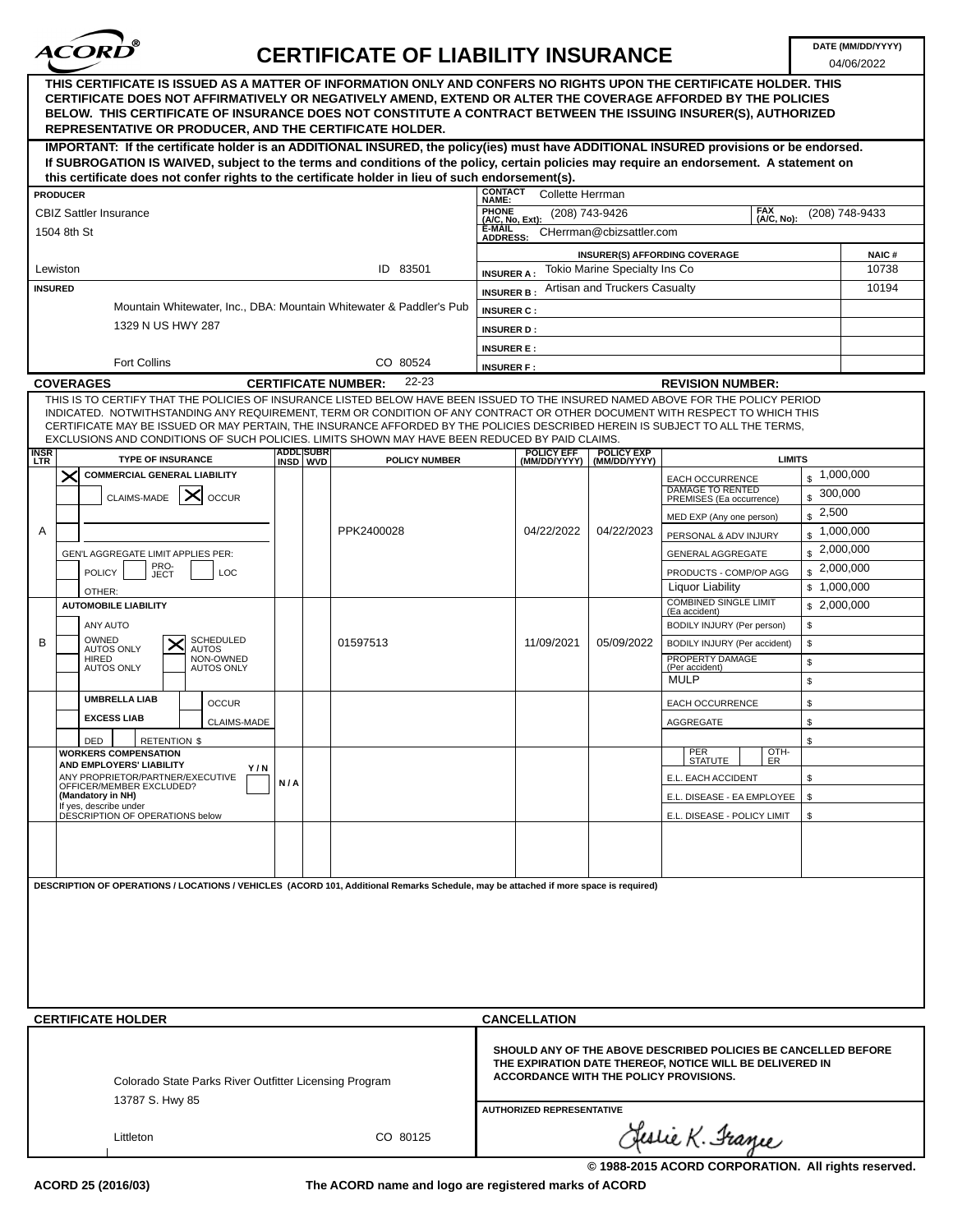

04/06/2022

| THIS CERTIFICATE IS ISSUED AS A MATTER OF INFORMATION ONLY AND CONFERS NO RIGHTS UPON THE CERTIFICATE HOLDER. THIS<br>CERTIFICATE DOES NOT AFFIRMATIVELY OR NEGATIVELY AMEND, EXTEND OR ALTER THE COVERAGE AFFORDED BY THE POLICIES<br>BELOW. THIS CERTIFICATE OF INSURANCE DOES NOT CONSTITUTE A CONTRACT BETWEEN THE ISSUING INSURER(S), AUTHORIZED<br><b>REPRESENTATIVE OR PRODUCER, AND THE CERTIFICATE HOLDER.</b>                                                                                           |                  |                                     |                                 |                                  |                               |                                                                                                                                                                      |               |                        |
|-------------------------------------------------------------------------------------------------------------------------------------------------------------------------------------------------------------------------------------------------------------------------------------------------------------------------------------------------------------------------------------------------------------------------------------------------------------------------------------------------------------------|------------------|-------------------------------------|---------------------------------|----------------------------------|-------------------------------|----------------------------------------------------------------------------------------------------------------------------------------------------------------------|---------------|------------------------|
| IMPORTANT: If the certificate holder is an ADDITIONAL INSURED, the policy(ies) must have ADDITIONAL INSURED provisions or be endorsed.<br>If SUBROGATION IS WAIVED, subject to the terms and conditions of the policy, certain policies may require an endorsement. A statement on                                                                                                                                                                                                                                |                  |                                     |                                 |                                  |                               |                                                                                                                                                                      |               |                        |
| this certificate does not confer rights to the certificate holder in lieu of such endorsement(s).                                                                                                                                                                                                                                                                                                                                                                                                                 |                  |                                     | <b>CONTACT</b>                  |                                  |                               |                                                                                                                                                                      |               |                        |
| <b>PRODUCER</b>                                                                                                                                                                                                                                                                                                                                                                                                                                                                                                   |                  |                                     | NAME:                           | Collette Herrman                 |                               |                                                                                                                                                                      | <b>FAX</b>    |                        |
| <b>CBIZ Sattler Insurance</b>                                                                                                                                                                                                                                                                                                                                                                                                                                                                                     |                  |                                     | <b>PHONE</b><br>(A/C, No, Ext): |                                  | (208) 743-9426                |                                                                                                                                                                      | (A/C, No):    | (208) 748-9433         |
| 1504 8th St                                                                                                                                                                                                                                                                                                                                                                                                                                                                                                       |                  |                                     | E-MAIL<br><b>ADDRESS:</b>       |                                  | CHerrman@cbizsattler.com      |                                                                                                                                                                      |               |                        |
|                                                                                                                                                                                                                                                                                                                                                                                                                                                                                                                   |                  |                                     |                                 |                                  |                               | <b>INSURER(S) AFFORDING COVERAGE</b>                                                                                                                                 |               | <b>NAIC#</b>           |
| Lewiston                                                                                                                                                                                                                                                                                                                                                                                                                                                                                                          |                  | ID 83501                            | <b>INSURER A:</b>               |                                  | Tokio Marine Specialty Ins Co |                                                                                                                                                                      |               | 10738                  |
| <b>INSURED</b>                                                                                                                                                                                                                                                                                                                                                                                                                                                                                                    |                  |                                     | <b>INSURER B:</b>               |                                  | Artisan and Truckers Casualty |                                                                                                                                                                      |               | 10194                  |
| Mountain Whitewater, Inc., DBA: Mountain Whitewater & Paddler's Pub                                                                                                                                                                                                                                                                                                                                                                                                                                               |                  |                                     | <b>INSURER C:</b>               |                                  |                               |                                                                                                                                                                      |               |                        |
| 1329 N US HWY 287                                                                                                                                                                                                                                                                                                                                                                                                                                                                                                 |                  |                                     | <b>INSURER D:</b>               |                                  |                               |                                                                                                                                                                      |               |                        |
|                                                                                                                                                                                                                                                                                                                                                                                                                                                                                                                   |                  |                                     | <b>INSURER E:</b>               |                                  |                               |                                                                                                                                                                      |               |                        |
| <b>Fort Collins</b>                                                                                                                                                                                                                                                                                                                                                                                                                                                                                               |                  | CO 80524                            | <b>INSURER F:</b>               |                                  |                               |                                                                                                                                                                      |               |                        |
| <b>COVERAGES</b>                                                                                                                                                                                                                                                                                                                                                                                                                                                                                                  |                  | 22-23<br><b>CERTIFICATE NUMBER:</b> |                                 |                                  |                               | <b>REVISION NUMBER:</b>                                                                                                                                              |               |                        |
| THIS IS TO CERTIFY THAT THE POLICIES OF INSURANCE LISTED BELOW HAVE BEEN ISSUED TO THE INSURED NAMED ABOVE FOR THE POLICY PERIOD<br>INDICATED. NOTWITHSTANDING ANY REQUIREMENT, TERM OR CONDITION OF ANY CONTRACT OR OTHER DOCUMENT WITH RESPECT TO WHICH THIS<br>CERTIFICATE MAY BE ISSUED OR MAY PERTAIN, THE INSURANCE AFFORDED BY THE POLICIES DESCRIBED HEREIN IS SUBJECT TO ALL THE TERMS,<br>EXCLUSIONS AND CONDITIONS OF SUCH POLICIES. LIMITS SHOWN MAY HAVE BEEN REDUCED BY PAID CLAIMS.<br><b>INSR</b> | <b>ADDL SUBR</b> |                                     |                                 | <b>POLICY EFF</b>                | <b>POLICY EXP</b>             |                                                                                                                                                                      |               |                        |
| <b>TYPE OF INSURANCE</b><br><b>LTR</b>                                                                                                                                                                                                                                                                                                                                                                                                                                                                            | INSD WVD         | <b>POLICY NUMBER</b>                |                                 | (MM/DD/YYYY)                     | (MM/DD/YYYY)                  |                                                                                                                                                                      | <b>LIMITS</b> |                        |
| $\times$<br><b>COMMERCIAL GENERAL LIABILITY</b>                                                                                                                                                                                                                                                                                                                                                                                                                                                                   |                  |                                     |                                 |                                  |                               | EACH OCCURRENCE<br><b>DAMAGE TO RENTED</b>                                                                                                                           |               | $\frac{1}{2}$ ,000,000 |
| CLAIMS-MADE<br><b>OCCUR</b>                                                                                                                                                                                                                                                                                                                                                                                                                                                                                       |                  |                                     |                                 |                                  |                               | PREMISES (Ea occurrence)                                                                                                                                             | \$            | 300,000                |
|                                                                                                                                                                                                                                                                                                                                                                                                                                                                                                                   |                  |                                     |                                 |                                  |                               | MED EXP (Any one person)                                                                                                                                             | \$            | 2,500                  |
| Α                                                                                                                                                                                                                                                                                                                                                                                                                                                                                                                 |                  | PPK2400028                          |                                 | 04/22/2022                       | 04/22/2023                    | PERSONAL & ADV INJURY                                                                                                                                                | \$            | 1,000,000              |
| GEN'L AGGREGATE LIMIT APPLIES PER:                                                                                                                                                                                                                                                                                                                                                                                                                                                                                |                  |                                     |                                 |                                  |                               | GENERAL AGGREGATE                                                                                                                                                    | \$            | 2,000,000              |
| PRO-<br>JECT<br><b>POLICY</b><br>LOC                                                                                                                                                                                                                                                                                                                                                                                                                                                                              |                  |                                     |                                 |                                  |                               | PRODUCTS - COMP/OP AGG                                                                                                                                               |               | $\frac{1}{2}$ ,000,000 |
| OTHER:                                                                                                                                                                                                                                                                                                                                                                                                                                                                                                            |                  |                                     |                                 |                                  |                               | Liquor Liability                                                                                                                                                     |               | \$1,000,000            |
| <b>AUTOMOBILE LIABILITY</b>                                                                                                                                                                                                                                                                                                                                                                                                                                                                                       |                  |                                     |                                 |                                  |                               | <b>COMBINED SINGLE LIMIT</b><br>(Ea accident)                                                                                                                        |               | \$2,000,000            |
| ANY AUTO                                                                                                                                                                                                                                                                                                                                                                                                                                                                                                          |                  |                                     |                                 |                                  |                               | BODILY INJURY (Per person)                                                                                                                                           | \$            |                        |
| OWNED<br><b>SCHEDULED</b><br>B<br><b>AUTOS ONLY</b><br><b>AUTOS</b>                                                                                                                                                                                                                                                                                                                                                                                                                                               |                  | 01597513                            |                                 | 11/09/2021                       | 05/09/2022                    | BODILY INJURY (Per accident)                                                                                                                                         | \$            |                        |
| <b>HIRED</b><br>NON-OWNED<br><b>AUTOS ONLY</b><br><b>AUTOS ONLY</b>                                                                                                                                                                                                                                                                                                                                                                                                                                               |                  |                                     |                                 |                                  |                               | PROPERTY DAMAGE<br>(Per accident)                                                                                                                                    | \$            |                        |
|                                                                                                                                                                                                                                                                                                                                                                                                                                                                                                                   |                  |                                     |                                 |                                  |                               | <b>MULP</b>                                                                                                                                                          | \$            |                        |
| <b>UMBRELLA LIAB</b><br><b>OCCUR</b>                                                                                                                                                                                                                                                                                                                                                                                                                                                                              |                  |                                     |                                 |                                  |                               | EACH OCCURRENCE                                                                                                                                                      | \$            |                        |
| <b>EXCESS LIAB</b><br><b>CLAIMS-MADE</b>                                                                                                                                                                                                                                                                                                                                                                                                                                                                          |                  |                                     |                                 |                                  |                               | AGGREGATE                                                                                                                                                            | \$            |                        |
| <b>RETENTION \$</b>                                                                                                                                                                                                                                                                                                                                                                                                                                                                                               |                  |                                     |                                 |                                  |                               |                                                                                                                                                                      | \$            |                        |
| DED<br><b>WORKERS COMPENSATION</b>                                                                                                                                                                                                                                                                                                                                                                                                                                                                                |                  |                                     |                                 |                                  |                               | PER                                                                                                                                                                  | OTH-          |                        |
| <b>AND EMPLOYERS' LIABILITY</b><br>Y / N                                                                                                                                                                                                                                                                                                                                                                                                                                                                          |                  |                                     |                                 |                                  |                               | <b>STATUTE</b>                                                                                                                                                       | ER            |                        |
| ANY PROPRIETOR/PARTNER/EXECUTIVE<br>OFFICER/MEMBER EXCLUDED?                                                                                                                                                                                                                                                                                                                                                                                                                                                      | N/A              |                                     |                                 |                                  |                               | E.L. EACH ACCIDENT                                                                                                                                                   | \$            |                        |
| (Mandatory in NH)<br>If yes, describe under                                                                                                                                                                                                                                                                                                                                                                                                                                                                       |                  |                                     |                                 |                                  |                               | E.L. DISEASE - EA EMPLOYEE                                                                                                                                           | \$            |                        |
| DESCRIPTION OF OPERATIONS below                                                                                                                                                                                                                                                                                                                                                                                                                                                                                   |                  |                                     |                                 |                                  |                               | E.L. DISEASE - POLICY LIMIT                                                                                                                                          | \$            |                        |
|                                                                                                                                                                                                                                                                                                                                                                                                                                                                                                                   |                  |                                     |                                 |                                  |                               |                                                                                                                                                                      |               |                        |
| DESCRIPTION OF OPERATIONS / LOCATIONS / VEHICLES (ACORD 101, Additional Remarks Schedule, may be attached if more space is required)<br>Proof of Coverage                                                                                                                                                                                                                                                                                                                                                         |                  |                                     |                                 |                                  |                               |                                                                                                                                                                      |               |                        |
| <b>CERTIFICATE HOLDER</b>                                                                                                                                                                                                                                                                                                                                                                                                                                                                                         |                  |                                     |                                 | <b>CANCELLATION</b>              |                               |                                                                                                                                                                      |               |                        |
| Elmbrook Church<br>777 Barker Road                                                                                                                                                                                                                                                                                                                                                                                                                                                                                |                  |                                     |                                 | <b>AUTHORIZED REPRESENTATIVE</b> |                               | SHOULD ANY OF THE ABOVE DESCRIBED POLICIES BE CANCELLED BEFORE<br>THE EXPIRATION DATE THEREOF, NOTICE WILL BE DELIVERED IN<br>ACCORDANCE WITH THE POLICY PROVISIONS. |               |                        |
| <b>Brookfield</b>                                                                                                                                                                                                                                                                                                                                                                                                                                                                                                 |                  | WI 53045                            |                                 |                                  |                               | Geslie K. France                                                                                                                                                     |               |                        |

**The ACORD name and logo are registered marks of ACORD**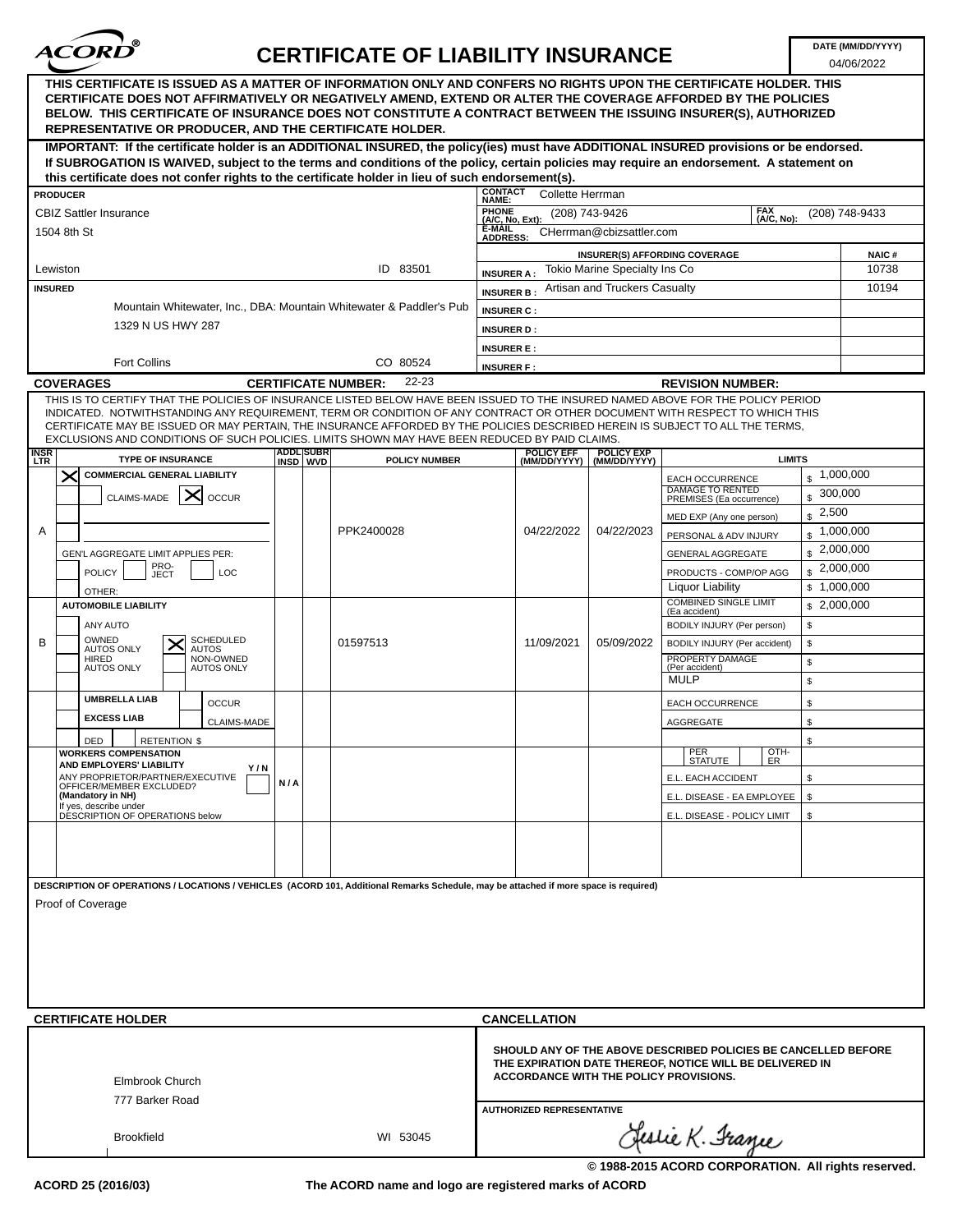

04/06/2022

| THIS CERTIFICATE IS ISSUED AS A MATTER OF INFORMATION ONLY AND CONFERS NO RIGHTS UPON THE CERTIFICATE HOLDER. THIS<br>CERTIFICATE DOES NOT AFFIRMATIVELY OR NEGATIVELY AMEND, EXTEND OR ALTER THE COVERAGE AFFORDED BY THE POLICIES<br>BELOW. THIS CERTIFICATE OF INSURANCE DOES NOT CONSTITUTE A CONTRACT BETWEEN THE ISSUING INSURER(S), AUTHORIZED<br><b>REPRESENTATIVE OR PRODUCER, AND THE CERTIFICATE HOLDER.</b>                                                                                           |                  |                                     |                           |                                  |                                      |                                                                                                                                                                      |                         |                |
|-------------------------------------------------------------------------------------------------------------------------------------------------------------------------------------------------------------------------------------------------------------------------------------------------------------------------------------------------------------------------------------------------------------------------------------------------------------------------------------------------------------------|------------------|-------------------------------------|---------------------------|----------------------------------|--------------------------------------|----------------------------------------------------------------------------------------------------------------------------------------------------------------------|-------------------------|----------------|
| IMPORTANT: If the certificate holder is an ADDITIONAL INSURED, the policy(ies) must have ADDITIONAL INSURED provisions or be endorsed.<br>If SUBROGATION IS WAIVED, subject to the terms and conditions of the policy, certain policies may require an endorsement. A statement on                                                                                                                                                                                                                                |                  |                                     |                           |                                  |                                      |                                                                                                                                                                      |                         |                |
| this certificate does not confer rights to the certificate holder in lieu of such endorsement(s).                                                                                                                                                                                                                                                                                                                                                                                                                 |                  |                                     | <b>CONTACT</b>            |                                  |                                      |                                                                                                                                                                      |                         |                |
| <b>PRODUCER</b>                                                                                                                                                                                                                                                                                                                                                                                                                                                                                                   |                  |                                     | NAME:                     | Collette Herrman                 |                                      | <b>FAX</b>                                                                                                                                                           |                         |                |
| <b>CBIZ Sattler Insurance</b>                                                                                                                                                                                                                                                                                                                                                                                                                                                                                     |                  |                                     | PHONE<br>(A/C, No, Ext):  |                                  | (208) 743-9426                       | (A/C, No):                                                                                                                                                           |                         | (208) 748-9433 |
| 1504 8th St                                                                                                                                                                                                                                                                                                                                                                                                                                                                                                       |                  |                                     | E-MAIL<br><b>ADDRESS:</b> |                                  | CHerrman@cbizsattler.com             |                                                                                                                                                                      |                         |                |
|                                                                                                                                                                                                                                                                                                                                                                                                                                                                                                                   |                  |                                     |                           |                                  |                                      | <b>INSURER(S) AFFORDING COVERAGE</b>                                                                                                                                 |                         | <b>NAIC#</b>   |
| Lewiston                                                                                                                                                                                                                                                                                                                                                                                                                                                                                                          |                  | ID 83501                            | <b>INSURER A:</b>         |                                  | <b>Tokio Marine Specialty Ins Co</b> |                                                                                                                                                                      |                         | 10738          |
| <b>INSURED</b>                                                                                                                                                                                                                                                                                                                                                                                                                                                                                                    |                  |                                     | <b>INSURER B:</b>         |                                  | Artisan and Truckers Casualty        |                                                                                                                                                                      |                         | 10194          |
| Mountain Whitewater, Inc., DBA: Mountain Whitewater & Paddler's Pub                                                                                                                                                                                                                                                                                                                                                                                                                                               |                  |                                     | <b>INSURER C:</b>         |                                  |                                      |                                                                                                                                                                      |                         |                |
| 1329 N US HWY 287                                                                                                                                                                                                                                                                                                                                                                                                                                                                                                 |                  |                                     | <b>INSURER D:</b>         |                                  |                                      |                                                                                                                                                                      |                         |                |
|                                                                                                                                                                                                                                                                                                                                                                                                                                                                                                                   |                  |                                     | <b>INSURER E:</b>         |                                  |                                      |                                                                                                                                                                      |                         |                |
| <b>Fort Collins</b>                                                                                                                                                                                                                                                                                                                                                                                                                                                                                               |                  | CO 80524                            | <b>INSURER F:</b>         |                                  |                                      |                                                                                                                                                                      |                         |                |
| <b>COVERAGES</b>                                                                                                                                                                                                                                                                                                                                                                                                                                                                                                  |                  | 22-23<br><b>CERTIFICATE NUMBER:</b> |                           |                                  |                                      | <b>REVISION NUMBER:</b>                                                                                                                                              |                         |                |
| THIS IS TO CERTIFY THAT THE POLICIES OF INSURANCE LISTED BELOW HAVE BEEN ISSUED TO THE INSURED NAMED ABOVE FOR THE POLICY PERIOD<br>INDICATED. NOTWITHSTANDING ANY REQUIREMENT, TERM OR CONDITION OF ANY CONTRACT OR OTHER DOCUMENT WITH RESPECT TO WHICH THIS<br>CERTIFICATE MAY BE ISSUED OR MAY PERTAIN, THE INSURANCE AFFORDED BY THE POLICIES DESCRIBED HEREIN IS SUBJECT TO ALL THE TERMS.<br>EXCLUSIONS AND CONDITIONS OF SUCH POLICIES. LIMITS SHOWN MAY HAVE BEEN REDUCED BY PAID CLAIMS.<br><b>INSR</b> | <b>ADDLISUBR</b> |                                     |                           | <b>POLICY EFF</b>                | <b>POLICY EXP</b>                    |                                                                                                                                                                      |                         |                |
| <b>TYPE OF INSURANCE</b><br><b>LTR</b>                                                                                                                                                                                                                                                                                                                                                                                                                                                                            | INSD WVD         | <b>POLICY NUMBER</b>                |                           | (MM/DD/YYYY)                     | (MM/DD/YYYY)                         | <b>LIMITS</b>                                                                                                                                                        |                         |                |
| $\times$<br><b>COMMERCIAL GENERAL LIABILITY</b>                                                                                                                                                                                                                                                                                                                                                                                                                                                                   |                  |                                     |                           |                                  |                                      | EACH OCCURRENCE<br>DAMAGE TO RENTED                                                                                                                                  | $\frac{1}{2}$ ,000,000  |                |
| ╳<br>CLAIMS-MADE<br><b>OCCUR</b>                                                                                                                                                                                                                                                                                                                                                                                                                                                                                  |                  |                                     |                           |                                  |                                      | PREMISES (Ea occurrence)                                                                                                                                             | 300,000<br>$\mathbf{s}$ |                |
|                                                                                                                                                                                                                                                                                                                                                                                                                                                                                                                   |                  |                                     |                           |                                  |                                      | MED EXP (Any one person)                                                                                                                                             | $\frac{1}{2}$ , 2,500   |                |
| Α                                                                                                                                                                                                                                                                                                                                                                                                                                                                                                                 |                  | PPK2400028                          |                           | 04/22/2022                       | 04/22/2023                           | PERSONAL & ADV INJURY                                                                                                                                                | $\frac{1,000,000}{2}$   |                |
| GEN'L AGGREGATE LIMIT APPLIES PER:                                                                                                                                                                                                                                                                                                                                                                                                                                                                                |                  |                                     |                           |                                  |                                      | <b>GENERAL AGGREGATE</b>                                                                                                                                             | $\frac{1}{2}$ ,000,000  |                |
| PRO-<br>JECT<br><b>POLICY</b><br>LOC                                                                                                                                                                                                                                                                                                                                                                                                                                                                              |                  |                                     |                           |                                  |                                      | PRODUCTS - COMP/OP AGG                                                                                                                                               | $\frac{1}{2}$ ,000,000  |                |
| OTHER:                                                                                                                                                                                                                                                                                                                                                                                                                                                                                                            |                  |                                     |                           |                                  |                                      | Liquor Liability                                                                                                                                                     | \$1,000,000             |                |
| <b>AUTOMOBILE LIABILITY</b>                                                                                                                                                                                                                                                                                                                                                                                                                                                                                       |                  |                                     |                           |                                  |                                      | <b>COMBINED SINGLE LIMIT</b><br>(Ea accident)                                                                                                                        | \$2,000,000             |                |
| ANY AUTO                                                                                                                                                                                                                                                                                                                                                                                                                                                                                                          |                  |                                     |                           |                                  |                                      | BODILY INJURY (Per person)                                                                                                                                           | \$                      |                |
| OWNED<br><b>SCHEDULED</b><br>B                                                                                                                                                                                                                                                                                                                                                                                                                                                                                    |                  | 01597513                            |                           | 11/09/2021                       | 05/09/2022                           | BODILY INJURY (Per accident)                                                                                                                                         | \$                      |                |
| <b>AUTOS ONLY</b><br><b>AUTOS</b><br><b>HIRED</b><br>NON-OWNED                                                                                                                                                                                                                                                                                                                                                                                                                                                    |                  |                                     |                           |                                  |                                      | PROPERTY DAMAGE                                                                                                                                                      | $\mathbb S$             |                |
| <b>AUTOS ONLY</b><br><b>AUTOS ONLY</b>                                                                                                                                                                                                                                                                                                                                                                                                                                                                            |                  |                                     |                           |                                  |                                      | (Per accident)<br><b>MULP</b>                                                                                                                                        | \$                      |                |
| <b>UMBRELLA LIAB</b><br><b>OCCUR</b>                                                                                                                                                                                                                                                                                                                                                                                                                                                                              |                  |                                     |                           |                                  |                                      |                                                                                                                                                                      | \$                      |                |
| <b>EXCESS LIAB</b>                                                                                                                                                                                                                                                                                                                                                                                                                                                                                                |                  |                                     |                           |                                  |                                      | EACH OCCURRENCE                                                                                                                                                      |                         |                |
| <b>CLAIMS-MADE</b>                                                                                                                                                                                                                                                                                                                                                                                                                                                                                                |                  |                                     |                           |                                  |                                      | AGGREGATE                                                                                                                                                            | \$                      |                |
| <b>RETENTION \$</b><br>DED<br><b>WORKERS COMPENSATION</b>                                                                                                                                                                                                                                                                                                                                                                                                                                                         |                  |                                     |                           |                                  |                                      | OTH-<br>PER                                                                                                                                                          | \$                      |                |
| <b>AND EMPLOYERS' LIABILITY</b><br>Y / N                                                                                                                                                                                                                                                                                                                                                                                                                                                                          |                  |                                     |                           |                                  |                                      | <b>STATUTE</b><br>ER                                                                                                                                                 |                         |                |
| ANY PROPRIETOR/PARTNER/EXECUTIVE<br>OFFICER/MEMBER EXCLUDED?                                                                                                                                                                                                                                                                                                                                                                                                                                                      | N/A              |                                     |                           |                                  |                                      | E.L. EACH ACCIDENT                                                                                                                                                   | \$                      |                |
| (Mandatory in NH)<br>If yes, describe under                                                                                                                                                                                                                                                                                                                                                                                                                                                                       |                  |                                     |                           |                                  |                                      | E.L. DISEASE - EA EMPLOYEE                                                                                                                                           | S.                      |                |
| DESCRIPTION OF OPERATIONS below                                                                                                                                                                                                                                                                                                                                                                                                                                                                                   |                  |                                     |                           |                                  |                                      | E.L. DISEASE - POLICY LIMIT                                                                                                                                          | s.                      |                |
|                                                                                                                                                                                                                                                                                                                                                                                                                                                                                                                   |                  |                                     |                           |                                  |                                      |                                                                                                                                                                      |                         |                |
| DESCRIPTION OF OPERATIONS / LOCATIONS / VEHICLES (ACORD 101, Additional Remarks Schedule, may be attached if more space is required)<br><b>Outfitter and Guide</b>                                                                                                                                                                                                                                                                                                                                                |                  |                                     |                           |                                  |                                      |                                                                                                                                                                      |                         |                |
|                                                                                                                                                                                                                                                                                                                                                                                                                                                                                                                   |                  |                                     |                           |                                  |                                      |                                                                                                                                                                      |                         |                |
|                                                                                                                                                                                                                                                                                                                                                                                                                                                                                                                   |                  |                                     |                           |                                  |                                      |                                                                                                                                                                      |                         |                |
| <b>CERTIFICATE HOLDER</b>                                                                                                                                                                                                                                                                                                                                                                                                                                                                                         |                  |                                     |                           | <b>CANCELLATION</b>              |                                      |                                                                                                                                                                      |                         |                |
| <b>Fort Collins Natural Areas</b><br>1745 Hoffman Mill Rd                                                                                                                                                                                                                                                                                                                                                                                                                                                         |                  |                                     |                           |                                  |                                      | SHOULD ANY OF THE ABOVE DESCRIBED POLICIES BE CANCELLED BEFORE<br>THE EXPIRATION DATE THEREOF, NOTICE WILL BE DELIVERED IN<br>ACCORDANCE WITH THE POLICY PROVISIONS. |                         |                |
|                                                                                                                                                                                                                                                                                                                                                                                                                                                                                                                   |                  |                                     |                           | <b>AUTHORIZED REPRESENTATIVE</b> |                                      |                                                                                                                                                                      |                         |                |
| Fort Collins                                                                                                                                                                                                                                                                                                                                                                                                                                                                                                      |                  | CO 80524                            |                           |                                  |                                      | Clestie K. France                                                                                                                                                    |                         |                |

**The ACORD name and logo are registered marks of ACORD**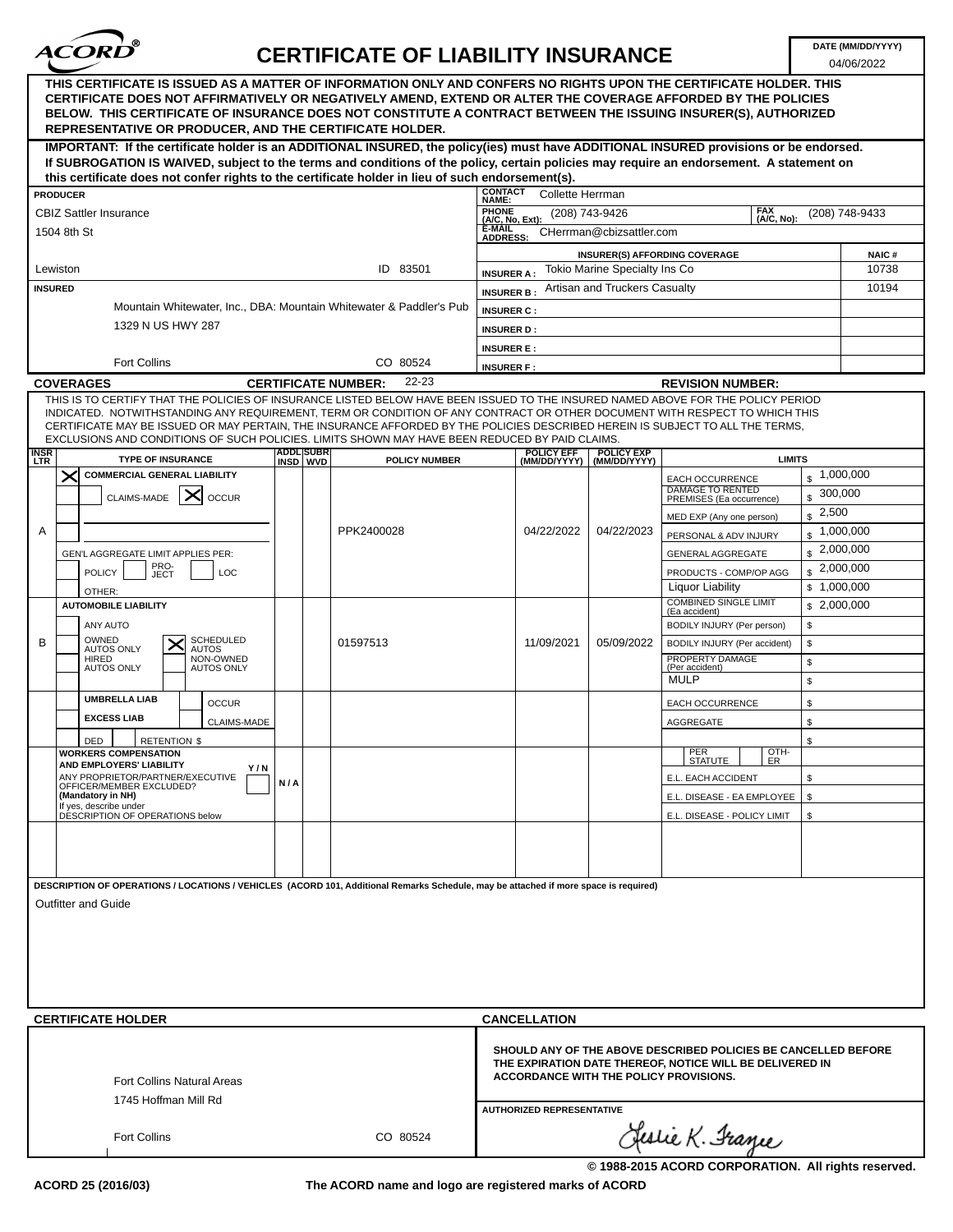

04/06/2022

| THIS CERTIFICATE IS ISSUED AS A MATTER OF INFORMATION ONLY AND CONFERS NO RIGHTS UPON THE CERTIFICATE HOLDER. THIS<br>CERTIFICATE DOES NOT AFFIRMATIVELY OR NEGATIVELY AMEND, EXTEND OR ALTER THE COVERAGE AFFORDED BY THE POLICIES<br>BELOW. THIS CERTIFICATE OF INSURANCE DOES NOT CONSTITUTE A CONTRACT BETWEEN THE ISSUING INSURER(S), AUTHORIZED<br><b>REPRESENTATIVE OR PRODUCER, AND THE CERTIFICATE HOLDER.</b>                                                                            |                      |                                        |                                                                |                                                                                                                            |                                       |                |
|----------------------------------------------------------------------------------------------------------------------------------------------------------------------------------------------------------------------------------------------------------------------------------------------------------------------------------------------------------------------------------------------------------------------------------------------------------------------------------------------------|----------------------|----------------------------------------|----------------------------------------------------------------|----------------------------------------------------------------------------------------------------------------------------|---------------------------------------|----------------|
| IMPORTANT: If the certificate holder is an ADDITIONAL INSURED, the policy(ies) must have ADDITIONAL INSURED provisions or be endorsed.<br>If SUBROGATION IS WAIVED, subject to the terms and conditions of the policy, certain policies may require an endorsement. A statement on                                                                                                                                                                                                                 |                      |                                        |                                                                |                                                                                                                            |                                       |                |
| this certificate does not confer rights to the certificate holder in lieu of such endorsement(s).                                                                                                                                                                                                                                                                                                                                                                                                  |                      | <b>CONTACT</b>                         |                                                                |                                                                                                                            |                                       |                |
| <b>PRODUCER</b>                                                                                                                                                                                                                                                                                                                                                                                                                                                                                    |                      | Collette Herrman<br>NAME:              |                                                                |                                                                                                                            |                                       |                |
| <b>CBIZ Sattler Insurance</b>                                                                                                                                                                                                                                                                                                                                                                                                                                                                      |                      | PHONE<br>(A/C, No, Ext):               | (208) 743-9426                                                 | <b>FAX</b><br>(A/C, No):                                                                                                   |                                       | (208) 748-9433 |
| 1504 8th St                                                                                                                                                                                                                                                                                                                                                                                                                                                                                        |                      | E-MAIL<br><b>ADDRESS:</b>              | CHerrman@cbizsattler.com                                       |                                                                                                                            |                                       |                |
|                                                                                                                                                                                                                                                                                                                                                                                                                                                                                                    |                      |                                        |                                                                | <b>INSURER(S) AFFORDING COVERAGE</b>                                                                                       |                                       | <b>NAIC#</b>   |
| Lewiston<br><b>INSURED</b>                                                                                                                                                                                                                                                                                                                                                                                                                                                                         | ID 83501             | <b>INSURER A:</b><br><b>INSURER B:</b> | Tokio Marine Specialty Ins Co<br>Artisan and Truckers Casualty |                                                                                                                            |                                       | 10738<br>10194 |
| Mountain Whitewater, Inc., DBA: Mountain Whitewater & Paddler's Pub                                                                                                                                                                                                                                                                                                                                                                                                                                |                      | <b>INSURER C:</b>                      |                                                                |                                                                                                                            |                                       |                |
| 1329 N US HWY 287                                                                                                                                                                                                                                                                                                                                                                                                                                                                                  |                      | <b>INSURER D:</b>                      |                                                                |                                                                                                                            |                                       |                |
|                                                                                                                                                                                                                                                                                                                                                                                                                                                                                                    |                      | <b>INSURER E:</b>                      |                                                                |                                                                                                                            |                                       |                |
| <b>Fort Collins</b>                                                                                                                                                                                                                                                                                                                                                                                                                                                                                | CO 80524             | <b>INSURER F:</b>                      |                                                                |                                                                                                                            |                                       |                |
| <b>COVERAGES</b><br><b>CERTIFICATE NUMBER:</b>                                                                                                                                                                                                                                                                                                                                                                                                                                                     | 22-23                |                                        |                                                                | <b>REVISION NUMBER:</b>                                                                                                    |                                       |                |
| THIS IS TO CERTIFY THAT THE POLICIES OF INSURANCE LISTED BELOW HAVE BEEN ISSUED TO THE INSURED NAMED ABOVE FOR THE POLICY PERIOD<br>INDICATED. NOTWITHSTANDING ANY REQUIREMENT, TERM OR CONDITION OF ANY CONTRACT OR OTHER DOCUMENT WITH RESPECT TO WHICH THIS<br>CERTIFICATE MAY BE ISSUED OR MAY PERTAIN, THE INSURANCE AFFORDED BY THE POLICIES DESCRIBED HEREIN IS SUBJECT TO ALL THE TERMS,<br>EXCLUSIONS AND CONDITIONS OF SUCH POLICIES. LIMITS SHOWN MAY HAVE BEEN REDUCED BY PAID CLAIMS. |                      | <b>POLICY EFF</b>                      | <b>POLICY EXP</b>                                              |                                                                                                                            |                                       |                |
| ADDL SUBR<br>INSD WVD<br><b>INSR</b><br>LTR<br><b>TYPE OF INSURANCE</b>                                                                                                                                                                                                                                                                                                                                                                                                                            | <b>POLICY NUMBER</b> | (MM/DD/YYYY)                           | (MM/DD/YYYY)                                                   | <b>LIMITS</b>                                                                                                              |                                       |                |
| <b>COMMERCIAL GENERAL LIABILITY</b><br>$\times$                                                                                                                                                                                                                                                                                                                                                                                                                                                    |                      |                                        |                                                                | <b>EACH OCCURRENCE</b><br>DAMAGE TO RENTED                                                                                 | $\frac{1}{2}$ ,000,000<br>300,000     |                |
| $\mathsf{X}$<br>CLAIMS-MADE<br><b>OCCUR</b>                                                                                                                                                                                                                                                                                                                                                                                                                                                        |                      |                                        |                                                                | PREMISES (Ea occurrence)<br>MED EXP (Any one person)                                                                       | $\mathbf{s}$<br>2,500<br>$\mathbf{s}$ |                |
| Y<br>Α                                                                                                                                                                                                                                                                                                                                                                                                                                                                                             | PPK2400028           | 04/22/2022                             | 04/22/2023                                                     | PERSONAL & ADV INJURY                                                                                                      | $\mathbf{s}$                          | 1,000,000      |
| GEN'L AGGREGATE LIMIT APPLIES PER:                                                                                                                                                                                                                                                                                                                                                                                                                                                                 |                      |                                        |                                                                | <b>GENERAL AGGREGATE</b>                                                                                                   | $\frac{1}{2}$ , 2,000,000             |                |
| PRO-<br>JECT<br><b>POLICY</b><br>LOC                                                                                                                                                                                                                                                                                                                                                                                                                                                               |                      |                                        |                                                                | PRODUCTS - COMP/OP AGG                                                                                                     | \$2,000,000                           |                |
| OTHER:                                                                                                                                                                                                                                                                                                                                                                                                                                                                                             |                      |                                        |                                                                | Liquor Liability                                                                                                           | \$1,000,000                           |                |
| <b>AUTOMOBILE LIABILITY</b>                                                                                                                                                                                                                                                                                                                                                                                                                                                                        |                      |                                        |                                                                | <b>COMBINED SINGLE LIMIT</b><br>(Ea accident)                                                                              | \$2,000,000                           |                |
| ANY AUTO                                                                                                                                                                                                                                                                                                                                                                                                                                                                                           |                      |                                        |                                                                | BODILY INJURY (Per person)                                                                                                 | \$                                    |                |
| OWNED<br>SCHEDULED<br>B<br><b>AUTOS ONLY</b><br>AUTOS                                                                                                                                                                                                                                                                                                                                                                                                                                              | 01597513             | 11/09/2021                             | 05/09/2022                                                     | BODILY INJURY (Per accident)                                                                                               | \$                                    |                |
| NON-OWNED<br>HIRED<br><b>AUTOS ONLY</b><br><b>AUTOS ONLY</b>                                                                                                                                                                                                                                                                                                                                                                                                                                       |                      |                                        |                                                                | PROPERTY DAMAGE<br>(Per accident)                                                                                          | \$                                    |                |
| <b>UMBRELLA LIAB</b>                                                                                                                                                                                                                                                                                                                                                                                                                                                                               |                      |                                        |                                                                | <b>MULP</b>                                                                                                                | \$                                    |                |
| <b>OCCUR</b><br><b>EXCESS LIAB</b>                                                                                                                                                                                                                                                                                                                                                                                                                                                                 |                      |                                        |                                                                | <b>EACH OCCURRENCE</b>                                                                                                     | \$                                    |                |
| CLAIMS-MADE                                                                                                                                                                                                                                                                                                                                                                                                                                                                                        |                      |                                        |                                                                | AGGREGATE                                                                                                                  | \$                                    |                |
| <b>RETENTION \$</b><br>DED<br><b>WORKERS COMPENSATION</b>                                                                                                                                                                                                                                                                                                                                                                                                                                          |                      |                                        |                                                                | PER<br>STATUTE<br>OTH-                                                                                                     | \$                                    |                |
| AND EMPLOYERS' LIABILITY<br>Y/N<br>ANY PROPRIETOR/PARTNER/EXECUTIVE                                                                                                                                                                                                                                                                                                                                                                                                                                |                      |                                        |                                                                | ER                                                                                                                         |                                       |                |
| N/A<br>OFFICER/MEMBER EXCLUDED?<br>(Mandatory in NH)                                                                                                                                                                                                                                                                                                                                                                                                                                               |                      |                                        |                                                                | E.L. EACH ACCIDENT                                                                                                         | \$<br>\$                              |                |
| If yes, describe under<br>DESCRIPTION OF OPERATIONS below                                                                                                                                                                                                                                                                                                                                                                                                                                          |                      |                                        |                                                                | E.L. DISEASE - EA EMPLOYEE                                                                                                 | \$                                    |                |
|                                                                                                                                                                                                                                                                                                                                                                                                                                                                                                    |                      |                                        |                                                                | E.L. DISEASE - POLICY LIMIT                                                                                                |                                       |                |
|                                                                                                                                                                                                                                                                                                                                                                                                                                                                                                    |                      |                                        |                                                                |                                                                                                                            |                                       |                |
|                                                                                                                                                                                                                                                                                                                                                                                                                                                                                                    |                      |                                        |                                                                |                                                                                                                            |                                       |                |
| DESCRIPTION OF OPERATIONS / LOCATIONS / VEHICLES (ACORD 101, Additional Remarks Schedule, may be attached if more space is required)<br>Larimer County and its elected and appointed officials and employees are an additional insured as their interests may appear for general liability only with<br>respects to the ongoing operations of the named insured.                                                                                                                                   |                      |                                        |                                                                |                                                                                                                            |                                       |                |
| Landowner                                                                                                                                                                                                                                                                                                                                                                                                                                                                                          |                      |                                        |                                                                |                                                                                                                            |                                       |                |
|                                                                                                                                                                                                                                                                                                                                                                                                                                                                                                    |                      |                                        |                                                                |                                                                                                                            |                                       |                |
| <b>CERTIFICATE HOLDER</b>                                                                                                                                                                                                                                                                                                                                                                                                                                                                          |                      | <b>CANCELLATION</b>                    |                                                                |                                                                                                                            |                                       |                |
|                                                                                                                                                                                                                                                                                                                                                                                                                                                                                                    |                      |                                        |                                                                |                                                                                                                            |                                       |                |
| Larimer County Risk Management<br>200 W. Oak St., Suite 4000                                                                                                                                                                                                                                                                                                                                                                                                                                       |                      | ACCORDANCE WITH THE POLICY PROVISIONS. |                                                                | SHOULD ANY OF THE ABOVE DESCRIBED POLICIES BE CANCELLED BEFORE<br>THE EXPIRATION DATE THEREOF, NOTICE WILL BE DELIVERED IN |                                       |                |
|                                                                                                                                                                                                                                                                                                                                                                                                                                                                                                    |                      | <b>AUTHORIZED REPRESENTATIVE</b>       |                                                                |                                                                                                                            |                                       |                |
| <b>Ft Collins</b>                                                                                                                                                                                                                                                                                                                                                                                                                                                                                  | CO 80521             |                                        |                                                                | Gestie K. France                                                                                                           |                                       |                |
|                                                                                                                                                                                                                                                                                                                                                                                                                                                                                                    |                      |                                        |                                                                | © 1988-2015 ACORD CORPORATION. All rights reserved.                                                                        |                                       |                |

**The ACORD name and logo are registered marks of ACORD**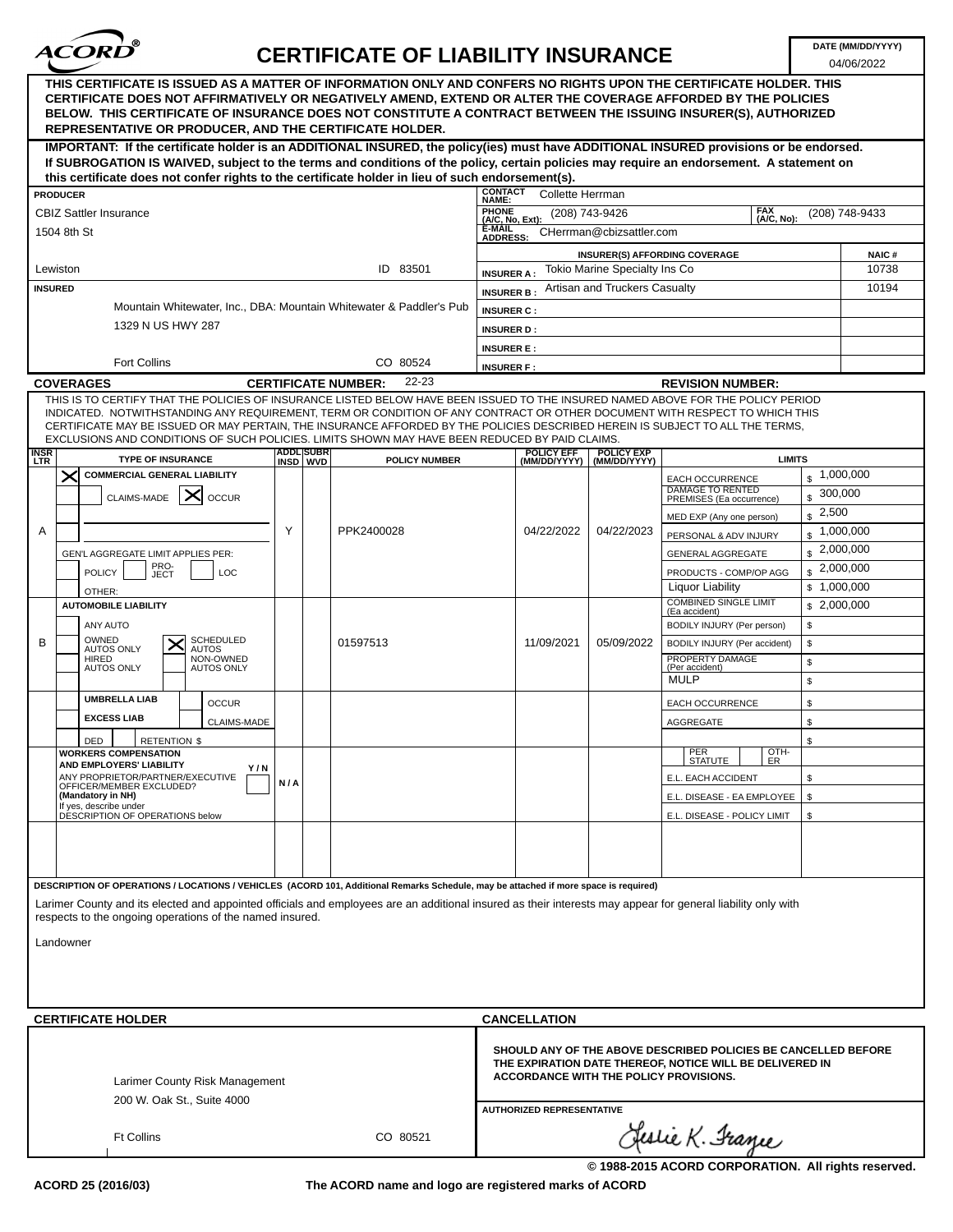

04/06/2022

|                           | THIS CERTIFICATE IS ISSUED AS A MATTER OF INFORMATION ONLY AND CONFERS NO RIGHTS UPON THE CERTIFICATE HOLDER. THIS<br>CERTIFICATE DOES NOT AFFIRMATIVELY OR NEGATIVELY AMEND, EXTEND OR ALTER THE COVERAGE AFFORDED BY THE POLICIES<br>BELOW. THIS CERTIFICATE OF INSURANCE DOES NOT CONSTITUTE A CONTRACT BETWEEN THE ISSUING INSURER(S), AUTHORIZED<br>REPRESENTATIVE OR PRODUCER, AND THE CERTIFICATE HOLDER. |                              |                            |                      |                                          |                                   |                                   |                                                                                                                                                                      |                        |                       |
|---------------------------|------------------------------------------------------------------------------------------------------------------------------------------------------------------------------------------------------------------------------------------------------------------------------------------------------------------------------------------------------------------------------------------------------------------|------------------------------|----------------------------|----------------------|------------------------------------------|-----------------------------------|-----------------------------------|----------------------------------------------------------------------------------------------------------------------------------------------------------------------|------------------------|-----------------------|
|                           | IMPORTANT: If the certificate holder is an ADDITIONAL INSURED, the policy(ies) must have ADDITIONAL INSURED provisions or be endorsed.<br>If SUBROGATION IS WAIVED, subject to the terms and conditions of the policy, certain policies may require an endorsement. A statement on<br>this certificate does not confer rights to the certificate holder in lieu of such endorsement(s).                          |                              |                            |                      |                                          |                                   |                                   |                                                                                                                                                                      |                        |                       |
|                           | <b>PRODUCER</b>                                                                                                                                                                                                                                                                                                                                                                                                  |                              |                            |                      | <b>CONTACT</b>                           | <b>Collette Herrman</b>           |                                   |                                                                                                                                                                      |                        |                       |
|                           | <b>CBIZ Sattler Insurance</b>                                                                                                                                                                                                                                                                                                                                                                                    |                              |                            |                      | <b>NAME:</b><br>PHONE<br>(A/C, No, Ext): | (208) 743-9426                    |                                   | <b>FAX</b>                                                                                                                                                           |                        | (208) 748-9433        |
|                           | 1504 8th St                                                                                                                                                                                                                                                                                                                                                                                                      |                              |                            |                      | <b>E-MAIL</b>                            |                                   | CHerrman@cbizsattler.com          | (A/C, No):                                                                                                                                                           |                        |                       |
|                           |                                                                                                                                                                                                                                                                                                                                                                                                                  |                              |                            |                      | <b>ADDRESS:</b>                          |                                   |                                   |                                                                                                                                                                      |                        |                       |
|                           | Lewiston                                                                                                                                                                                                                                                                                                                                                                                                         |                              |                            | ID 83501             |                                          |                                   | Tokio Marine Specialty Ins Co     | <b>INSURER(S) AFFORDING COVERAGE</b>                                                                                                                                 |                        | <b>NAIC#</b><br>10738 |
| <b>INSURED</b>            |                                                                                                                                                                                                                                                                                                                                                                                                                  |                              |                            |                      | <b>INSURER A:</b>                        |                                   | Artisan and Truckers Casualty     |                                                                                                                                                                      |                        | 10194                 |
|                           | Mountain Whitewater, Inc., DBA: Mountain Whitewater & Paddler's Pub                                                                                                                                                                                                                                                                                                                                              |                              |                            |                      | <b>INSURER B:</b>                        |                                   |                                   |                                                                                                                                                                      |                        |                       |
|                           | 1329 N US HWY 287                                                                                                                                                                                                                                                                                                                                                                                                |                              |                            |                      | <b>INSURER C:</b>                        |                                   |                                   |                                                                                                                                                                      |                        |                       |
|                           |                                                                                                                                                                                                                                                                                                                                                                                                                  |                              |                            |                      | <b>INSURER D:</b>                        |                                   |                                   |                                                                                                                                                                      |                        |                       |
|                           | <b>Fort Collins</b>                                                                                                                                                                                                                                                                                                                                                                                              |                              |                            | CO 80524             | <b>INSURER E:</b>                        |                                   |                                   |                                                                                                                                                                      |                        |                       |
|                           |                                                                                                                                                                                                                                                                                                                                                                                                                  |                              |                            | 22-23                | <b>INSURER F:</b>                        |                                   |                                   |                                                                                                                                                                      |                        |                       |
|                           | <b>COVERAGES</b><br>THIS IS TO CERTIFY THAT THE POLICIES OF INSURANCE LISTED BELOW HAVE BEEN ISSUED TO THE INSURED NAMED ABOVE FOR THE POLICY PERIOD                                                                                                                                                                                                                                                             |                              | <b>CERTIFICATE NUMBER:</b> |                      |                                          |                                   |                                   | <b>REVISION NUMBER:</b>                                                                                                                                              |                        |                       |
|                           | INDICATED. NOTWITHSTANDING ANY REQUIREMENT, TERM OR CONDITION OF ANY CONTRACT OR OTHER DOCUMENT WITH RESPECT TO WHICH THIS<br>CERTIFICATE MAY BE ISSUED OR MAY PERTAIN, THE INSURANCE AFFORDED BY THE POLICIES DESCRIBED HEREIN IS SUBJECT TO ALL THE TERMS.<br>EXCLUSIONS AND CONDITIONS OF SUCH POLICIES. LIMITS SHOWN MAY HAVE BEEN REDUCED BY PAID CLAIMS.                                                   |                              |                            |                      |                                          |                                   |                                   |                                                                                                                                                                      |                        |                       |
| <b>INSR</b><br><b>LTR</b> | <b>TYPE OF INSURANCE</b>                                                                                                                                                                                                                                                                                                                                                                                         | <b>ADDL</b> SUBR<br>INSD WVD |                            | <b>POLICY NUMBER</b> |                                          | <b>POLICY EFF</b><br>(MM/DD/YYYY) | <b>POLICY EXP</b><br>(MM/DD/YYYY) |                                                                                                                                                                      | <b>LIMITS</b>          |                       |
|                           | $\boldsymbol{\times}$<br><b>COMMERCIAL GENERAL LIABILITY</b>                                                                                                                                                                                                                                                                                                                                                     |                              |                            |                      |                                          |                                   |                                   | <b>EACH OCCURRENCE</b>                                                                                                                                               | $\frac{1}{2}$ ,000,000 |                       |
|                           | CLAIMS-MADE<br><b>OCCUR</b>                                                                                                                                                                                                                                                                                                                                                                                      |                              |                            |                      |                                          |                                   |                                   | DAMAGE TO RENTED<br>PREMISES (Ea occurrence)                                                                                                                         | $\mathbf{s}$           | 300,000               |
|                           |                                                                                                                                                                                                                                                                                                                                                                                                                  |                              |                            |                      |                                          |                                   |                                   | MED EXP (Any one person)                                                                                                                                             | 2,500<br>$\mathbb{S}$  |                       |
| Α                         |                                                                                                                                                                                                                                                                                                                                                                                                                  |                              | PPK2400028                 |                      |                                          | 04/22/2022                        | 04/22/2023                        | PERSONAL & ADV INJURY                                                                                                                                                | $\frac{1}{2}$ ,000,000 |                       |
|                           | GEN'L AGGREGATE LIMIT APPLIES PER:                                                                                                                                                                                                                                                                                                                                                                               |                              |                            |                      |                                          |                                   |                                   | <b>GENERAL AGGREGATE</b>                                                                                                                                             |                        | \$2,000,000           |
|                           | PRO-<br>JECT<br>LOC<br><b>POLICY</b>                                                                                                                                                                                                                                                                                                                                                                             |                              |                            |                      |                                          |                                   |                                   | PRODUCTS - COMP/OP AGG                                                                                                                                               | $\frac{1}{2}$ ,000,000 |                       |
|                           | OTHER:                                                                                                                                                                                                                                                                                                                                                                                                           |                              |                            |                      |                                          |                                   |                                   | Liquor Liability                                                                                                                                                     | \$1,000,000            |                       |
|                           | <b>AUTOMOBILE LIABILITY</b>                                                                                                                                                                                                                                                                                                                                                                                      |                              |                            |                      |                                          |                                   |                                   | <b>COMBINED SINGLE LIMIT</b><br>(Ea accident)                                                                                                                        | \$2,000,000            |                       |
|                           | ANY AUTO                                                                                                                                                                                                                                                                                                                                                                                                         |                              |                            |                      |                                          |                                   |                                   | BODILY INJURY (Per person)                                                                                                                                           | \$                     |                       |
| B                         | OWNED<br><b>SCHEDULED</b><br><b>AUTOS ONLY</b><br><b>AUTOS</b>                                                                                                                                                                                                                                                                                                                                                   |                              | 01597513                   |                      |                                          | 11/09/2021                        | 05/09/2022                        | BODILY INJURY (Per accident)                                                                                                                                         | \$                     |                       |
|                           | <b>HIRED</b><br>NON-OWNED<br><b>AUTOS ONLY</b><br><b>AUTOS ONLY</b>                                                                                                                                                                                                                                                                                                                                              |                              |                            |                      |                                          |                                   |                                   | PROPERTY DAMAGE<br>(Per accident)                                                                                                                                    | \$                     |                       |
|                           |                                                                                                                                                                                                                                                                                                                                                                                                                  |                              |                            |                      |                                          |                                   |                                   | <b>MULP</b>                                                                                                                                                          | \$                     |                       |
|                           | <b>UMBRELLA LIAB</b><br><b>OCCUR</b>                                                                                                                                                                                                                                                                                                                                                                             |                              |                            |                      |                                          |                                   |                                   | <b>EACH OCCURRENCE</b>                                                                                                                                               | \$                     |                       |
|                           | <b>EXCESS LIAB</b><br><b>CLAIMS-MADE</b>                                                                                                                                                                                                                                                                                                                                                                         |                              |                            |                      |                                          |                                   |                                   | AGGREGATE                                                                                                                                                            | \$                     |                       |
|                           | DED<br><b>RETENTION \$</b>                                                                                                                                                                                                                                                                                                                                                                                       |                              |                            |                      |                                          |                                   |                                   |                                                                                                                                                                      | \$                     |                       |
|                           | <b>WORKERS COMPENSATION</b>                                                                                                                                                                                                                                                                                                                                                                                      |                              |                            |                      |                                          |                                   |                                   | OTH-<br>PER<br>STATUTE<br>ÉR.                                                                                                                                        |                        |                       |
|                           | AND EMPLOYERS' LIABILITY<br>Y/N<br>ANY PROPRIETOR/PARTNER/EXECUTIVE                                                                                                                                                                                                                                                                                                                                              |                              |                            |                      |                                          |                                   |                                   | E.L. EACH ACCIDENT                                                                                                                                                   | \$                     |                       |
|                           | OFFICER/MEMBER EXCLUDED?<br>(Mandatory in NH)                                                                                                                                                                                                                                                                                                                                                                    | N/A                          |                            |                      |                                          |                                   |                                   | E.L. DISEASE - EA EMPLOYEE                                                                                                                                           | s.                     |                       |
|                           | If yes, describe under<br>DESCRIPTION OF OPERATIONS below                                                                                                                                                                                                                                                                                                                                                        |                              |                            |                      |                                          |                                   |                                   | E.L. DISEASE - POLICY LIMIT                                                                                                                                          | s.                     |                       |
|                           |                                                                                                                                                                                                                                                                                                                                                                                                                  |                              |                            |                      |                                          |                                   |                                   |                                                                                                                                                                      |                        |                       |
|                           |                                                                                                                                                                                                                                                                                                                                                                                                                  |                              |                            |                      |                                          |                                   |                                   |                                                                                                                                                                      |                        |                       |
|                           |                                                                                                                                                                                                                                                                                                                                                                                                                  |                              |                            |                      |                                          |                                   |                                   |                                                                                                                                                                      |                        |                       |
|                           | DESCRIPTION OF OPERATIONS / LOCATIONS / VEHICLES (ACORD 101, Additional Remarks Schedule, may be attached if more space is required)                                                                                                                                                                                                                                                                             |                              |                            |                      |                                          |                                   |                                   |                                                                                                                                                                      |                        |                       |
|                           | <b>Outfitter and Guide</b>                                                                                                                                                                                                                                                                                                                                                                                       |                              |                            |                      |                                          |                                   |                                   |                                                                                                                                                                      |                        |                       |
|                           |                                                                                                                                                                                                                                                                                                                                                                                                                  |                              |                            |                      |                                          |                                   |                                   |                                                                                                                                                                      |                        |                       |
|                           |                                                                                                                                                                                                                                                                                                                                                                                                                  |                              |                            |                      |                                          |                                   |                                   |                                                                                                                                                                      |                        |                       |
|                           |                                                                                                                                                                                                                                                                                                                                                                                                                  |                              |                            |                      |                                          |                                   |                                   |                                                                                                                                                                      |                        |                       |
|                           |                                                                                                                                                                                                                                                                                                                                                                                                                  |                              |                            |                      |                                          |                                   |                                   |                                                                                                                                                                      |                        |                       |
|                           |                                                                                                                                                                                                                                                                                                                                                                                                                  |                              |                            |                      |                                          |                                   |                                   |                                                                                                                                                                      |                        |                       |
|                           | <b>CERTIFICATE HOLDER</b>                                                                                                                                                                                                                                                                                                                                                                                        |                              |                            |                      |                                          | <b>CANCELLATION</b>               |                                   |                                                                                                                                                                      |                        |                       |
|                           | <b>Odell Brewing Company</b><br>800 E. Lincoln Ave                                                                                                                                                                                                                                                                                                                                                               |                              |                            |                      |                                          |                                   |                                   | SHOULD ANY OF THE ABOVE DESCRIBED POLICIES BE CANCELLED BEFORE<br>THE EXPIRATION DATE THEREOF, NOTICE WILL BE DELIVERED IN<br>ACCORDANCE WITH THE POLICY PROVISIONS. |                        |                       |
|                           |                                                                                                                                                                                                                                                                                                                                                                                                                  |                              |                            |                      |                                          | <b>AUTHORIZED REPRESENTATIVE</b>  |                                   |                                                                                                                                                                      |                        |                       |
|                           | Fort Collins                                                                                                                                                                                                                                                                                                                                                                                                     |                              |                            | CO 80524             |                                          |                                   |                                   | Jeslie K. France                                                                                                                                                     |                        |                       |
|                           |                                                                                                                                                                                                                                                                                                                                                                                                                  |                              |                            |                      |                                          |                                   |                                   |                                                                                                                                                                      |                        |                       |

**The ACORD name and logo are registered marks of ACORD**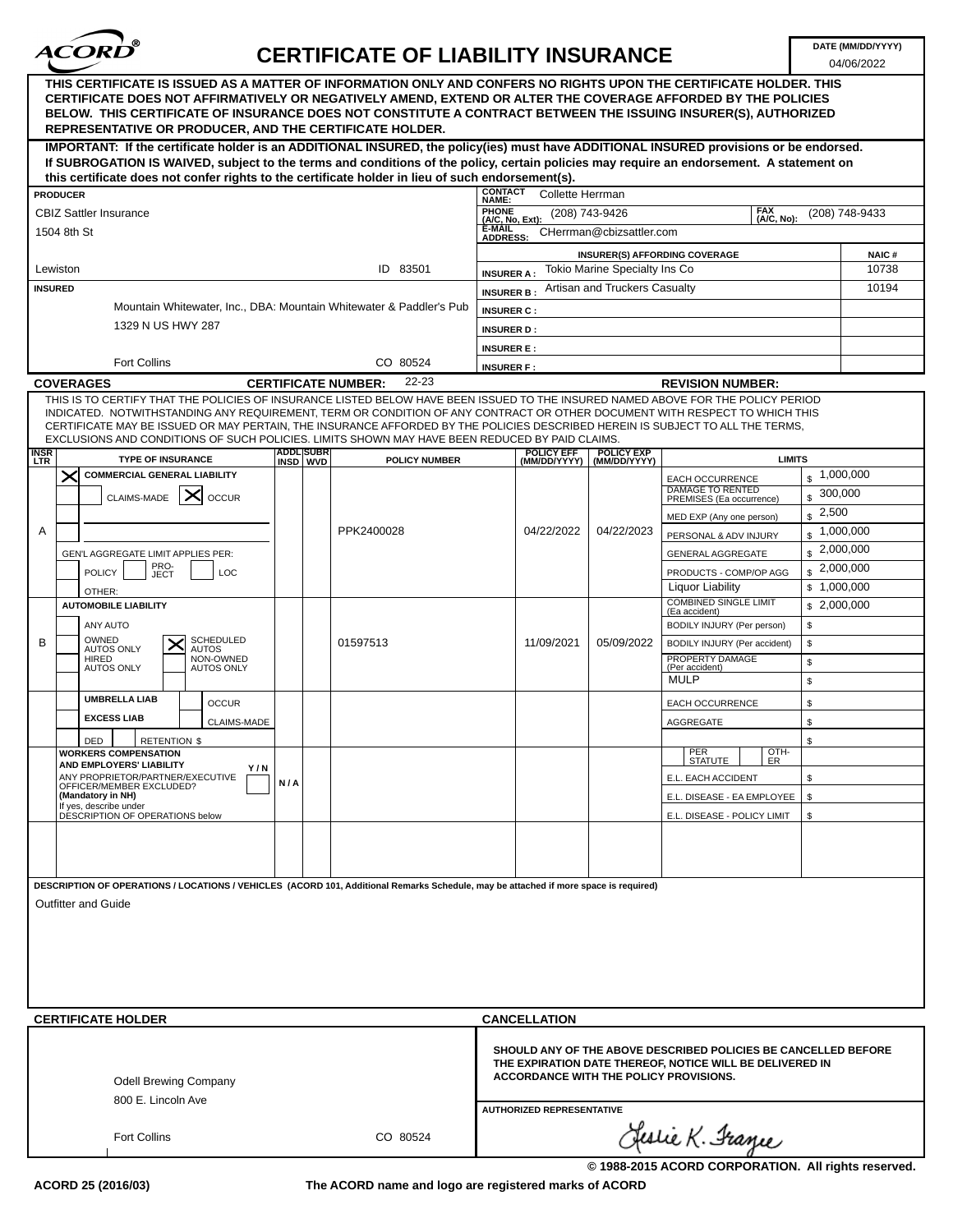

04/06/2022

|                                                                                                                     | THIS CERTIFICATE IS ISSUED AS A MATTER OF INFORMATION ONLY AND CONFERS NO RIGHTS UPON THE CERTIFICATE HOLDER. THIS<br>CERTIFICATE DOES NOT AFFIRMATIVELY OR NEGATIVELY AMEND, EXTEND OR ALTER THE COVERAGE AFFORDED BY THE POLICIES<br>BELOW. THIS CERTIFICATE OF INSURANCE DOES NOT CONSTITUTE A CONTRACT BETWEEN THE ISSUING INSURER(S), AUTHORIZED<br>REPRESENTATIVE OR PRODUCER, AND THE CERTIFICATE HOLDER. |                         |                      |                                          |                                   |                                   |                                                                                                                                                                             |                        |                       |
|---------------------------------------------------------------------------------------------------------------------|------------------------------------------------------------------------------------------------------------------------------------------------------------------------------------------------------------------------------------------------------------------------------------------------------------------------------------------------------------------------------------------------------------------|-------------------------|----------------------|------------------------------------------|-----------------------------------|-----------------------------------|-----------------------------------------------------------------------------------------------------------------------------------------------------------------------------|------------------------|-----------------------|
|                                                                                                                     | IMPORTANT: If the certificate holder is an ADDITIONAL INSURED, the policy(ies) must have ADDITIONAL INSURED provisions or be endorsed.<br>If SUBROGATION IS WAIVED, subject to the terms and conditions of the policy, certain policies may require an endorsement. A statement on<br>this certificate does not confer rights to the certificate holder in lieu of such endorsement(s).                          |                         |                      |                                          |                                   |                                   |                                                                                                                                                                             |                        |                       |
|                                                                                                                     | <b>PRODUCER</b>                                                                                                                                                                                                                                                                                                                                                                                                  |                         |                      | <b>CONTACT</b>                           | <b>Collette Herrman</b>           |                                   |                                                                                                                                                                             |                        |                       |
|                                                                                                                     | <b>CBIZ Sattler Insurance</b>                                                                                                                                                                                                                                                                                                                                                                                    |                         |                      | <b>NAME:</b><br>PHONE<br>(A/C, No, Ext): | (208) 743-9426                    |                                   | <b>FAX</b>                                                                                                                                                                  |                        | (208) 748-9433        |
|                                                                                                                     | 1504 8th St                                                                                                                                                                                                                                                                                                                                                                                                      |                         |                      | E-MAIL                                   |                                   | CHerrman@cbizsattler.com          | (A/C, No):                                                                                                                                                                  |                        |                       |
|                                                                                                                     |                                                                                                                                                                                                                                                                                                                                                                                                                  |                         |                      | <b>ADDRESS:</b>                          |                                   |                                   |                                                                                                                                                                             |                        |                       |
|                                                                                                                     | Lewiston                                                                                                                                                                                                                                                                                                                                                                                                         |                         | ID 83501             |                                          |                                   | Tokio Marine Specialty Ins Co     | <b>INSURER(S) AFFORDING COVERAGE</b>                                                                                                                                        |                        | <b>NAIC#</b><br>10738 |
|                                                                                                                     | <b>INSURED</b>                                                                                                                                                                                                                                                                                                                                                                                                   |                         |                      | <b>INSURER A:</b>                        |                                   | Artisan and Truckers Casualty     |                                                                                                                                                                             |                        | 10194                 |
|                                                                                                                     | Mountain Whitewater, Inc., DBA: Mountain Whitewater & Paddler's Pub                                                                                                                                                                                                                                                                                                                                              |                         |                      | <b>INSURER B</b>                         |                                   |                                   |                                                                                                                                                                             |                        |                       |
|                                                                                                                     | 1329 N US HWY 287                                                                                                                                                                                                                                                                                                                                                                                                |                         |                      | <b>INSURER C:</b>                        |                                   |                                   |                                                                                                                                                                             |                        |                       |
|                                                                                                                     |                                                                                                                                                                                                                                                                                                                                                                                                                  |                         |                      | <b>INSURER D:</b><br><b>INSURER E:</b>   |                                   |                                   |                                                                                                                                                                             |                        |                       |
|                                                                                                                     | <b>Fort Collins</b>                                                                                                                                                                                                                                                                                                                                                                                              |                         |                      |                                          |                                   |                                   |                                                                                                                                                                             |                        |                       |
| CO 80524<br><b>INSURER F:</b><br>22-23<br><b>COVERAGES</b><br><b>CERTIFICATE NUMBER:</b><br><b>REVISION NUMBER:</b> |                                                                                                                                                                                                                                                                                                                                                                                                                  |                         |                      |                                          |                                   |                                   |                                                                                                                                                                             |                        |                       |
|                                                                                                                     | THIS IS TO CERTIFY THAT THE POLICIES OF INSURANCE LISTED BELOW HAVE BEEN ISSUED TO THE INSURED NAMED ABOVE FOR THE POLICY PERIOD                                                                                                                                                                                                                                                                                 |                         |                      |                                          |                                   |                                   |                                                                                                                                                                             |                        |                       |
|                                                                                                                     | INDICATED. NOTWITHSTANDING ANY REQUIREMENT, TERM OR CONDITION OF ANY CONTRACT OR OTHER DOCUMENT WITH RESPECT TO WHICH THIS<br>CERTIFICATE MAY BE ISSUED OR MAY PERTAIN, THE INSURANCE AFFORDED BY THE POLICIES DESCRIBED HEREIN IS SUBJECT TO ALL THE TERMS,<br>EXCLUSIONS AND CONDITIONS OF SUCH POLICIES, LIMITS SHOWN MAY HAVE BEEN REDUCED BY PAID CLAIMS.                                                   |                         |                      |                                          |                                   |                                   |                                                                                                                                                                             |                        |                       |
| <b>INSR</b><br>LTR                                                                                                  | <b>TYPE OF INSURANCE</b>                                                                                                                                                                                                                                                                                                                                                                                         | ADDL SUBR<br>INSD   WVD | <b>POLICY NUMBER</b> |                                          | <b>POLICY EFF</b><br>(MM/DD/YYYY) | <b>POLICY EXP</b><br>(MM/DD/YYYY) | <b>LIMITS</b>                                                                                                                                                               |                        |                       |
|                                                                                                                     | $\bm{\times}$<br><b>COMMERCIAL GENERAL LIABILITY</b>                                                                                                                                                                                                                                                                                                                                                             |                         |                      |                                          |                                   |                                   | <b>EACH OCCURRENCE</b>                                                                                                                                                      | $\frac{1}{2}$ ,000,000 |                       |
|                                                                                                                     | CLAIMS-MADE<br>✕<br><b>OCCUR</b>                                                                                                                                                                                                                                                                                                                                                                                 |                         |                      |                                          |                                   |                                   | <b>DAMAGE TO RENTED</b><br>PREMISES (Ea occurrence)                                                                                                                         | $\frac{1}{2}$ 300,000  |                       |
|                                                                                                                     |                                                                                                                                                                                                                                                                                                                                                                                                                  |                         |                      |                                          |                                   |                                   | MED EXP (Any one person)                                                                                                                                                    | $\frac{1}{2}$ , 2,500  |                       |
| A                                                                                                                   |                                                                                                                                                                                                                                                                                                                                                                                                                  |                         | PPK2400028           |                                          | 04/22/2022                        | 04/22/2023                        | PERSONAL & ADV INJURY                                                                                                                                                       | $\frac{1}{2}$ ,000,000 |                       |
|                                                                                                                     | GEN'L AGGREGATE LIMIT APPLIES PER:                                                                                                                                                                                                                                                                                                                                                                               |                         |                      |                                          |                                   |                                   | GENERAL AGGREGATE                                                                                                                                                           | $\frac{1}{2}$ ,000,000 |                       |
|                                                                                                                     | PRO-<br>JECT<br>LOC<br><b>POLICY</b>                                                                                                                                                                                                                                                                                                                                                                             |                         |                      |                                          |                                   |                                   | PRODUCTS - COMP/OP AGG                                                                                                                                                      | $\frac{1}{2}$ ,000,000 |                       |
|                                                                                                                     | OTHER:                                                                                                                                                                                                                                                                                                                                                                                                           |                         |                      |                                          |                                   |                                   | Liquor Liability                                                                                                                                                            | \$1,000,000            |                       |
|                                                                                                                     | <b>AUTOMOBILE LIABILITY</b>                                                                                                                                                                                                                                                                                                                                                                                      |                         |                      |                                          |                                   |                                   | <b>COMBINED SINGLE LIMIT</b><br>(Ea accident)                                                                                                                               | \$2,000,000            |                       |
|                                                                                                                     | ANY AUTO                                                                                                                                                                                                                                                                                                                                                                                                         |                         |                      |                                          |                                   |                                   | BODILY INJURY (Per person)                                                                                                                                                  | \$                     |                       |
| B                                                                                                                   | OWNED<br><b>SCHEDULED</b><br><b>AUTOS ONLY</b><br><b>AUTOS</b>                                                                                                                                                                                                                                                                                                                                                   |                         | 01597513             |                                          | 11/09/2021                        | 05/09/2022                        | BODILY INJURY (Per accident)                                                                                                                                                | \$                     |                       |
|                                                                                                                     | NON-OWNED<br>HIRED<br><b>AUTOS ONLY</b><br><b>AUTOS ONLY</b>                                                                                                                                                                                                                                                                                                                                                     |                         |                      |                                          |                                   |                                   | PROPERTY DAMAGE<br>(Per accident)                                                                                                                                           | \$                     |                       |
|                                                                                                                     |                                                                                                                                                                                                                                                                                                                                                                                                                  |                         |                      |                                          |                                   |                                   | <b>MULP</b>                                                                                                                                                                 | $\mathbb S$            |                       |
|                                                                                                                     | <b>UMBRELLA LIAB</b><br><b>OCCUR</b>                                                                                                                                                                                                                                                                                                                                                                             |                         |                      |                                          |                                   |                                   | <b>EACH OCCURRENCE</b>                                                                                                                                                      | \$                     |                       |
|                                                                                                                     | <b>EXCESS LIAB</b><br><b>CLAIMS-MADE</b>                                                                                                                                                                                                                                                                                                                                                                         |                         |                      |                                          |                                   |                                   | AGGREGATE                                                                                                                                                                   | \$                     |                       |
|                                                                                                                     | DED<br><b>RETENTION \$</b>                                                                                                                                                                                                                                                                                                                                                                                       |                         |                      |                                          |                                   |                                   |                                                                                                                                                                             | \$                     |                       |
|                                                                                                                     | <b>WORKERS COMPENSATION</b><br>AND EMPLOYERS' LIABILITY                                                                                                                                                                                                                                                                                                                                                          |                         |                      |                                          |                                   |                                   | PER<br>OTH-<br><b>STATUTE</b><br>ER                                                                                                                                         |                        |                       |
|                                                                                                                     | Y/N<br>ANY PROPRIETOR/PARTNER/EXECUTIVE                                                                                                                                                                                                                                                                                                                                                                          | N/A                     |                      |                                          |                                   |                                   | E.L. EACH ACCIDENT                                                                                                                                                          | \$                     |                       |
|                                                                                                                     | OFFICER/MEMBER EXCLUDED?<br>(Mandatory in NH)                                                                                                                                                                                                                                                                                                                                                                    |                         |                      |                                          |                                   |                                   | E.L. DISEASE - EA EMPLOYEE                                                                                                                                                  | S.                     |                       |
|                                                                                                                     | If yes, describe under<br>DESCRIPTION OF OPERATIONS below                                                                                                                                                                                                                                                                                                                                                        |                         |                      |                                          |                                   |                                   | E.L. DISEASE - POLICY LIMIT                                                                                                                                                 | \$                     |                       |
|                                                                                                                     |                                                                                                                                                                                                                                                                                                                                                                                                                  |                         |                      |                                          |                                   |                                   |                                                                                                                                                                             |                        |                       |
|                                                                                                                     |                                                                                                                                                                                                                                                                                                                                                                                                                  |                         |                      |                                          |                                   |                                   |                                                                                                                                                                             |                        |                       |
|                                                                                                                     |                                                                                                                                                                                                                                                                                                                                                                                                                  |                         |                      |                                          |                                   |                                   |                                                                                                                                                                             |                        |                       |
|                                                                                                                     | DESCRIPTION OF OPERATIONS / LOCATIONS / VEHICLES (ACORD 101, Additional Remarks Schedule, may be attached if more space is required)<br>Proof of Coverage                                                                                                                                                                                                                                                        |                         |                      |                                          |                                   |                                   |                                                                                                                                                                             |                        |                       |
|                                                                                                                     | <b>CERTIFICATE HOLDER</b>                                                                                                                                                                                                                                                                                                                                                                                        |                         |                      | <b>CANCELLATION</b>                      |                                   |                                   |                                                                                                                                                                             |                        |                       |
|                                                                                                                     | Proof of Coverage                                                                                                                                                                                                                                                                                                                                                                                                |                         |                      |                                          |                                   |                                   | SHOULD ANY OF THE ABOVE DESCRIBED POLICIES BE CANCELLED BEFORE<br>THE EXPIRATION DATE THEREOF, NOTICE WILL BE DELIVERED IN<br><b>ACCORDANCE WITH THE POLICY PROVISIONS.</b> |                        |                       |
|                                                                                                                     |                                                                                                                                                                                                                                                                                                                                                                                                                  |                         |                      |                                          | <b>AUTHORIZED REPRESENTATIVE</b>  |                                   |                                                                                                                                                                             |                        |                       |
|                                                                                                                     |                                                                                                                                                                                                                                                                                                                                                                                                                  |                         |                      |                                          |                                   |                                   | Jeslie K. France                                                                                                                                                            |                        |                       |

**The ACORD name and logo are registered marks of ACORD**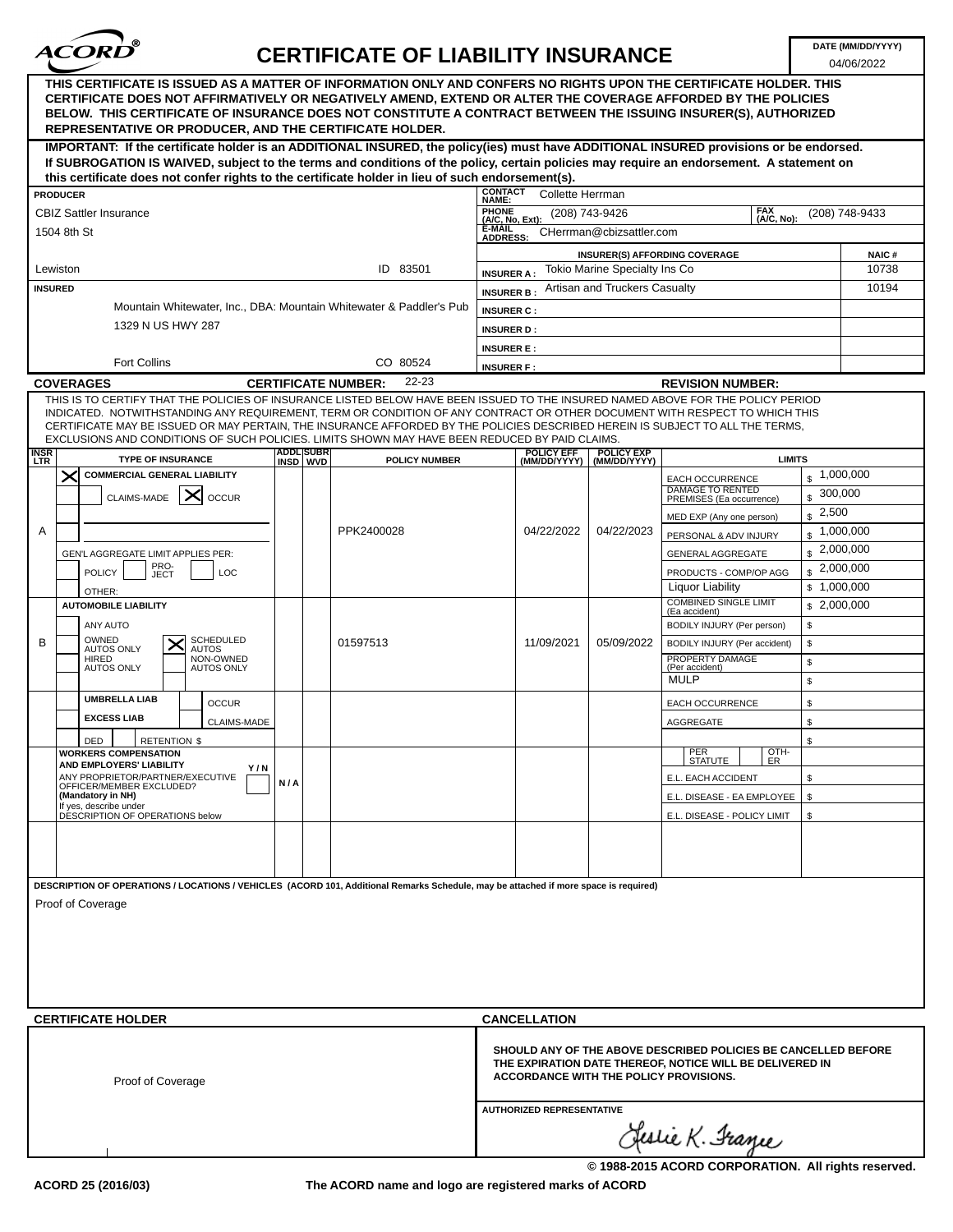

04/06/2022

| THIS CERTIFICATE IS ISSUED AS A MATTER OF INFORMATION ONLY AND CONFERS NO RIGHTS UPON THE CERTIFICATE HOLDER. THIS<br>CERTIFICATE DOES NOT AFFIRMATIVELY OR NEGATIVELY AMEND, EXTEND OR ALTER THE COVERAGE AFFORDED BY THE POLICIES<br>BELOW. THIS CERTIFICATE OF INSURANCE DOES NOT CONSTITUTE A CONTRACT BETWEEN THE ISSUING INSURER(S), AUTHORIZED<br><b>REPRESENTATIVE OR PRODUCER, AND THE CERTIFICATE HOLDER.</b>                                                                            |                         |                                     |                           |                                   |                                   |                                                                                                                                                                             |                                                 |                       |
|----------------------------------------------------------------------------------------------------------------------------------------------------------------------------------------------------------------------------------------------------------------------------------------------------------------------------------------------------------------------------------------------------------------------------------------------------------------------------------------------------|-------------------------|-------------------------------------|---------------------------|-----------------------------------|-----------------------------------|-----------------------------------------------------------------------------------------------------------------------------------------------------------------------------|-------------------------------------------------|-----------------------|
| IMPORTANT: If the certificate holder is an ADDITIONAL INSURED, the policy(ies) must have ADDITIONAL INSURED provisions or be endorsed.<br>If SUBROGATION IS WAIVED, subject to the terms and conditions of the policy, certain policies may require an endorsement. A statement on                                                                                                                                                                                                                 |                         |                                     |                           |                                   |                                   |                                                                                                                                                                             |                                                 |                       |
| this certificate does not confer rights to the certificate holder in lieu of such endorsement(s).                                                                                                                                                                                                                                                                                                                                                                                                  |                         |                                     |                           |                                   |                                   |                                                                                                                                                                             |                                                 |                       |
| <b>PRODUCER</b>                                                                                                                                                                                                                                                                                                                                                                                                                                                                                    |                         |                                     | <b>CONTACT</b><br>NAME:   | Collette Herrman                  |                                   |                                                                                                                                                                             |                                                 |                       |
| <b>CBIZ Sattler Insurance</b>                                                                                                                                                                                                                                                                                                                                                                                                                                                                      |                         |                                     | PHONE<br>(A/C, No, Ext):  |                                   | (208) 743-9426                    | <b>FAX</b><br>(A/C, No):                                                                                                                                                    |                                                 | (208) 748-9433        |
| 1504 8th St                                                                                                                                                                                                                                                                                                                                                                                                                                                                                        |                         |                                     | E-MAIL<br><b>ADDRESS:</b> |                                   | CHerrman@cbizsattler.com          |                                                                                                                                                                             |                                                 |                       |
| Lewiston                                                                                                                                                                                                                                                                                                                                                                                                                                                                                           |                         | ID 83501                            | <b>INSURER A:</b>         |                                   | Tokio Marine Specialty Ins Co     | <b>INSURER(S) AFFORDING COVERAGE</b>                                                                                                                                        |                                                 | <b>NAIC#</b><br>10738 |
| <b>INSURED</b>                                                                                                                                                                                                                                                                                                                                                                                                                                                                                     |                         |                                     | <b>INSURER B</b>          |                                   | Artisan and Truckers Casualty     |                                                                                                                                                                             |                                                 | 10194                 |
| Mountain Whitewater, Inc., DBA: Mountain Whitewater & Paddler's Pub                                                                                                                                                                                                                                                                                                                                                                                                                                |                         |                                     | <b>INSURER C:</b>         |                                   |                                   |                                                                                                                                                                             |                                                 |                       |
| 1329 N US HWY 287                                                                                                                                                                                                                                                                                                                                                                                                                                                                                  |                         |                                     | <b>INSURER D:</b>         |                                   |                                   |                                                                                                                                                                             |                                                 |                       |
|                                                                                                                                                                                                                                                                                                                                                                                                                                                                                                    |                         |                                     | <b>INSURER E:</b>         |                                   |                                   |                                                                                                                                                                             |                                                 |                       |
| <b>Fort Collins</b>                                                                                                                                                                                                                                                                                                                                                                                                                                                                                |                         | CO 80524                            | <b>INSURER F:</b>         |                                   |                                   |                                                                                                                                                                             |                                                 |                       |
| <b>COVERAGES</b>                                                                                                                                                                                                                                                                                                                                                                                                                                                                                   |                         | 22-23<br><b>CERTIFICATE NUMBER:</b> |                           |                                   |                                   | <b>REVISION NUMBER:</b>                                                                                                                                                     |                                                 |                       |
| THIS IS TO CERTIFY THAT THE POLICIES OF INSURANCE LISTED BELOW HAVE BEEN ISSUED TO THE INSURED NAMED ABOVE FOR THE POLICY PERIOD<br>INDICATED. NOTWITHSTANDING ANY REQUIREMENT, TERM OR CONDITION OF ANY CONTRACT OR OTHER DOCUMENT WITH RESPECT TO WHICH THIS<br>CERTIFICATE MAY BE ISSUED OR MAY PERTAIN, THE INSURANCE AFFORDED BY THE POLICIES DESCRIBED HEREIN IS SUBJECT TO ALL THE TERMS,<br>EXCLUSIONS AND CONDITIONS OF SUCH POLICIES. LIMITS SHOWN MAY HAVE BEEN REDUCED BY PAID CLAIMS. |                         |                                     |                           |                                   |                                   |                                                                                                                                                                             |                                                 |                       |
| <b>INSR</b><br><b>TYPE OF INSURANCE</b><br><b>LTR</b>                                                                                                                                                                                                                                                                                                                                                                                                                                              | ADDL SUBR<br>INSD   WVD | <b>POLICY NUMBER</b>                |                           | <b>POLICY EFF</b><br>(MM/DD/YYYY) | <b>POLICY EXP</b><br>(MM/DD/YYYY) |                                                                                                                                                                             | <b>LIMITS</b>                                   |                       |
| <b>COMMERCIAL GENERAL LIABILITY</b><br>$\times$                                                                                                                                                                                                                                                                                                                                                                                                                                                    |                         |                                     |                           |                                   |                                   | <b>EACH OCCURRENCE</b>                                                                                                                                                      | $\frac{1,000,000}{2}$                           |                       |
| ∣×<br>CLAIMS-MADE<br><b>OCCUR</b>                                                                                                                                                                                                                                                                                                                                                                                                                                                                  |                         |                                     |                           |                                   |                                   | <b>DAMAGE TO RENTED</b><br>PREMISES (Ea occurrence)                                                                                                                         | 300,000<br>$\mathbf{s}$                         |                       |
|                                                                                                                                                                                                                                                                                                                                                                                                                                                                                                    |                         |                                     |                           |                                   |                                   | MED EXP (Any one person)                                                                                                                                                    | $\sqrt{2,500}$                                  |                       |
| A                                                                                                                                                                                                                                                                                                                                                                                                                                                                                                  | Y                       | PPK2400028                          |                           | 04/22/2022                        | 04/22/2023                        | PERSONAL & ADV INJURY                                                                                                                                                       | $\frac{1,000,000}{2}$<br>$\frac{1}{2}$ ,000,000 |                       |
| GEN'L AGGREGATE LIMIT APPLIES PER:                                                                                                                                                                                                                                                                                                                                                                                                                                                                 |                         |                                     |                           |                                   |                                   | <b>GENERAL AGGREGATE</b>                                                                                                                                                    | $\frac{1}{2}$ ,000,000                          |                       |
| PRO-<br>JECT<br><b>POLICY</b><br>LOC                                                                                                                                                                                                                                                                                                                                                                                                                                                               |                         |                                     |                           |                                   |                                   | PRODUCTS - COMP/OP AGG<br><b>Liquor Liability</b>                                                                                                                           | \$1,000,000                                     |                       |
| OTHER:<br><b>AUTOMOBILE LIABILITY</b>                                                                                                                                                                                                                                                                                                                                                                                                                                                              |                         |                                     |                           |                                   |                                   | <b>COMBINED SINGLE LIMIT</b>                                                                                                                                                | \$2,000,000                                     |                       |
| ANY AUTO                                                                                                                                                                                                                                                                                                                                                                                                                                                                                           |                         |                                     |                           |                                   |                                   | (Ea accident)<br>BODILY INJURY (Per person)                                                                                                                                 | \$                                              |                       |
| OWNED<br><b>SCHEDULED</b><br>B                                                                                                                                                                                                                                                                                                                                                                                                                                                                     |                         | 01597513                            |                           | 11/09/2021                        | 05/09/2022                        | BODILY INJURY (Per accident)                                                                                                                                                | \$                                              |                       |
| <b>AUTOS ONLY</b><br><b>AUTOS</b><br>NON-OWNED<br>HIRED                                                                                                                                                                                                                                                                                                                                                                                                                                            |                         |                                     |                           |                                   |                                   | PROPERTY DAMAGE                                                                                                                                                             | \$                                              |                       |
| <b>AUTOS ONLY</b><br><b>AUTOS ONLY</b>                                                                                                                                                                                                                                                                                                                                                                                                                                                             |                         |                                     |                           |                                   |                                   | (Per accident)<br><b>MULP</b>                                                                                                                                               | \$                                              |                       |
| <b>UMBRELLA LIAB</b><br><b>OCCUR</b>                                                                                                                                                                                                                                                                                                                                                                                                                                                               |                         |                                     |                           |                                   |                                   | <b>EACH OCCURRENCE</b>                                                                                                                                                      | \$                                              |                       |
| <b>EXCESS LIAB</b><br>CLAIMS-MADE                                                                                                                                                                                                                                                                                                                                                                                                                                                                  |                         |                                     |                           |                                   |                                   | <b>AGGREGATE</b>                                                                                                                                                            | \$                                              |                       |
| <b>DED</b><br><b>RETENTION \$</b>                                                                                                                                                                                                                                                                                                                                                                                                                                                                  |                         |                                     |                           |                                   |                                   |                                                                                                                                                                             | \$                                              |                       |
| <b>WORKERS COMPENSATION</b><br>AND EMPLOYERS' LIABILITY                                                                                                                                                                                                                                                                                                                                                                                                                                            |                         |                                     |                           |                                   |                                   | PER<br>OTH-<br><b>STATUTE</b><br>ER                                                                                                                                         |                                                 |                       |
| Y/N<br>ANY PROPRIETOR/PARTNER/EXECUTIVE                                                                                                                                                                                                                                                                                                                                                                                                                                                            | N/A                     |                                     |                           |                                   |                                   | E.L. EACH ACCIDENT                                                                                                                                                          | \$                                              |                       |
| OFFICER/MEMBER EXCLUDED?<br>(Mandatory in NH)                                                                                                                                                                                                                                                                                                                                                                                                                                                      |                         |                                     |                           |                                   |                                   | E.L. DISEASE - EA EMPLOYEE                                                                                                                                                  | \$                                              |                       |
| If yes, describe under<br>DESCRIPTION OF OPERATIONS below                                                                                                                                                                                                                                                                                                                                                                                                                                          |                         |                                     |                           |                                   |                                   | E.L. DISEASE - POLICY LIMIT                                                                                                                                                 | \$                                              |                       |
|                                                                                                                                                                                                                                                                                                                                                                                                                                                                                                    |                         |                                     |                           |                                   |                                   |                                                                                                                                                                             |                                                 |                       |
|                                                                                                                                                                                                                                                                                                                                                                                                                                                                                                    |                         |                                     |                           |                                   |                                   |                                                                                                                                                                             |                                                 |                       |
| DESCRIPTION OF OPERATIONS / LOCATIONS / VEHICLES (ACORD 101, Additional Remarks Schedule, may be attached if more space is required)<br>The certificate holder is an additional insured for general liability only with respects to the ongoing operations of the named insured. Professional Liability is<br>excluded.<br><b>Booking Agent</b>                                                                                                                                                    |                         |                                     |                           |                                   |                                   |                                                                                                                                                                             |                                                 |                       |
| <b>CERTIFICATE HOLDER</b>                                                                                                                                                                                                                                                                                                                                                                                                                                                                          |                         |                                     |                           | <b>CANCELLATION</b>               |                                   |                                                                                                                                                                             |                                                 |                       |
| Sundance Guest Ranch<br>17931 Red Feather Lakes Rd                                                                                                                                                                                                                                                                                                                                                                                                                                                 |                         |                                     |                           | <b>AUTHORIZED REPRESENTATIVE</b>  |                                   | SHOULD ANY OF THE ABOVE DESCRIBED POLICIES BE CANCELLED BEFORE<br>THE EXPIRATION DATE THEREOF, NOTICE WILL BE DELIVERED IN<br><b>ACCORDANCE WITH THE POLICY PROVISIONS.</b> |                                                 |                       |
| <b>Red Feather Lakes</b>                                                                                                                                                                                                                                                                                                                                                                                                                                                                           |                         | CO 80545                            |                           |                                   |                                   | Geslie K. France                                                                                                                                                            |                                                 |                       |

**ACORD 25 (2016/03)**

**The ACORD name and logo are registered marks of ACORD**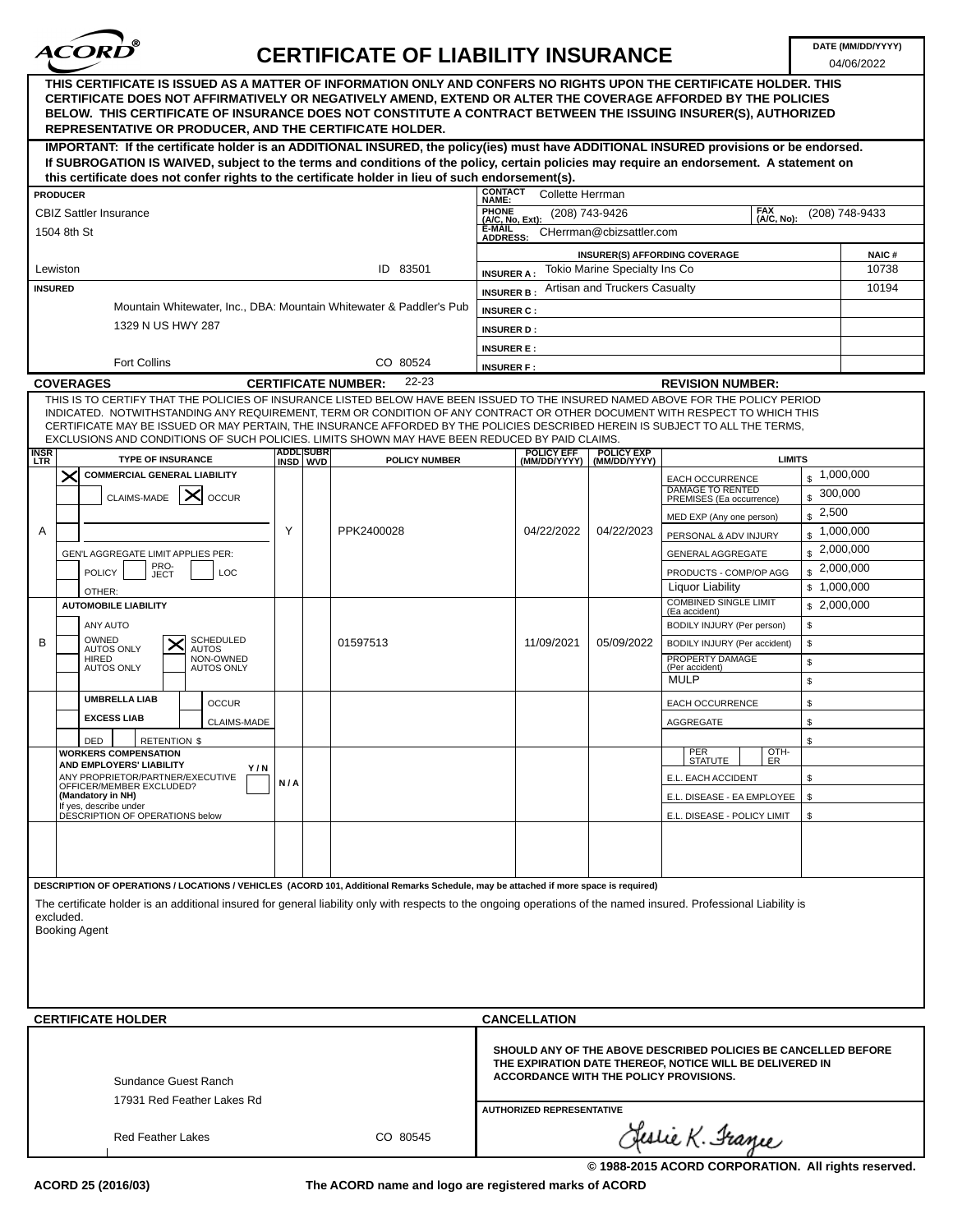

04/06/2022

| THIS CERTIFICATE IS ISSUED AS A MATTER OF INFORMATION ONLY AND CONFERS NO RIGHTS UPON THE CERTIFICATE HOLDER. THIS<br>CERTIFICATE DOES NOT AFFIRMATIVELY OR NEGATIVELY AMEND, EXTEND OR ALTER THE COVERAGE AFFORDED BY THE POLICIES<br>BELOW. THIS CERTIFICATE OF INSURANCE DOES NOT CONSTITUTE A CONTRACT BETWEEN THE ISSUING INSURER(S), AUTHORIZED<br><b>REPRESENTATIVE OR PRODUCER, AND THE CERTIFICATE HOLDER.</b>                                                                            |     |                         |                                     |                           |                                   |                                   |                                                                                                                                                                      |                         |                       |
|----------------------------------------------------------------------------------------------------------------------------------------------------------------------------------------------------------------------------------------------------------------------------------------------------------------------------------------------------------------------------------------------------------------------------------------------------------------------------------------------------|-----|-------------------------|-------------------------------------|---------------------------|-----------------------------------|-----------------------------------|----------------------------------------------------------------------------------------------------------------------------------------------------------------------|-------------------------|-----------------------|
| IMPORTANT: If the certificate holder is an ADDITIONAL INSURED, the policy(ies) must have ADDITIONAL INSURED provisions or be endorsed.<br>If SUBROGATION IS WAIVED, subject to the terms and conditions of the policy, certain policies may require an endorsement. A statement on                                                                                                                                                                                                                 |     |                         |                                     |                           |                                   |                                   |                                                                                                                                                                      |                         |                       |
| this certificate does not confer rights to the certificate holder in lieu of such endorsement(s).                                                                                                                                                                                                                                                                                                                                                                                                  |     |                         |                                     |                           |                                   |                                   |                                                                                                                                                                      |                         |                       |
| <b>PRODUCER</b>                                                                                                                                                                                                                                                                                                                                                                                                                                                                                    |     |                         |                                     | <b>CONTACT</b><br>NAME:   | Collette Herrman                  |                                   |                                                                                                                                                                      |                         |                       |
| <b>CBIZ Sattler Insurance</b>                                                                                                                                                                                                                                                                                                                                                                                                                                                                      |     |                         |                                     | PHONE<br>(A/C, No, Ext):  |                                   | (208) 743-9426                    | <b>FAX</b><br>(A/C, No):                                                                                                                                             |                         | (208) 748-9433        |
| 1504 8th St                                                                                                                                                                                                                                                                                                                                                                                                                                                                                        |     |                         |                                     | E-MAIL<br><b>ADDRESS:</b> |                                   | CHerrman@cbizsattler.com          |                                                                                                                                                                      |                         |                       |
| Lewiston                                                                                                                                                                                                                                                                                                                                                                                                                                                                                           |     |                         | ID 83501                            | <b>INSURER A:</b>         |                                   | Tokio Marine Specialty Ins Co     | <b>INSURER(S) AFFORDING COVERAGE</b>                                                                                                                                 |                         | <b>NAIC#</b><br>10738 |
| <b>INSURED</b>                                                                                                                                                                                                                                                                                                                                                                                                                                                                                     |     |                         |                                     | <b>INSURER B</b>          |                                   | Artisan and Truckers Casualty     |                                                                                                                                                                      |                         | 10194                 |
| Mountain Whitewater, Inc., DBA: Mountain Whitewater & Paddler's Pub                                                                                                                                                                                                                                                                                                                                                                                                                                |     |                         |                                     |                           |                                   |                                   |                                                                                                                                                                      |                         |                       |
| 1329 N US HWY 287                                                                                                                                                                                                                                                                                                                                                                                                                                                                                  |     |                         |                                     | <b>INSURER C:</b>         |                                   |                                   |                                                                                                                                                                      |                         |                       |
|                                                                                                                                                                                                                                                                                                                                                                                                                                                                                                    |     |                         |                                     | <b>INSURER D:</b>         |                                   |                                   |                                                                                                                                                                      |                         |                       |
|                                                                                                                                                                                                                                                                                                                                                                                                                                                                                                    |     |                         |                                     | <b>INSURER E:</b>         |                                   |                                   |                                                                                                                                                                      |                         |                       |
| <b>Fort Collins</b>                                                                                                                                                                                                                                                                                                                                                                                                                                                                                |     |                         | CO 80524                            | <b>INSURER F:</b>         |                                   |                                   |                                                                                                                                                                      |                         |                       |
| <b>COVERAGES</b>                                                                                                                                                                                                                                                                                                                                                                                                                                                                                   |     |                         | 22-23<br><b>CERTIFICATE NUMBER:</b> |                           |                                   |                                   | <b>REVISION NUMBER:</b>                                                                                                                                              |                         |                       |
| THIS IS TO CERTIFY THAT THE POLICIES OF INSURANCE LISTED BELOW HAVE BEEN ISSUED TO THE INSURED NAMED ABOVE FOR THE POLICY PERIOD<br>INDICATED. NOTWITHSTANDING ANY REQUIREMENT, TERM OR CONDITION OF ANY CONTRACT OR OTHER DOCUMENT WITH RESPECT TO WHICH THIS<br>CERTIFICATE MAY BE ISSUED OR MAY PERTAIN, THE INSURANCE AFFORDED BY THE POLICIES DESCRIBED HEREIN IS SUBJECT TO ALL THE TERMS,<br>EXCLUSIONS AND CONDITIONS OF SUCH POLICIES. LIMITS SHOWN MAY HAVE BEEN REDUCED BY PAID CLAIMS. |     |                         |                                     |                           |                                   |                                   |                                                                                                                                                                      |                         |                       |
| <b>INSR</b><br><b>TYPE OF INSURANCE</b><br><b>LTR</b>                                                                                                                                                                                                                                                                                                                                                                                                                                              |     | ADDL SUBR<br>INSD   WVD | <b>POLICY NUMBER</b>                |                           | <b>POLICY EFF</b><br>(MM/DD/YYYY) | <b>POLICY EXP</b><br>(MM/DD/YYYY) | <b>LIMITS</b>                                                                                                                                                        |                         |                       |
| <b>COMMERCIAL GENERAL LIABILITY</b><br>$\times$                                                                                                                                                                                                                                                                                                                                                                                                                                                    |     |                         |                                     |                           |                                   |                                   | <b>EACH OCCURRENCE</b>                                                                                                                                               | $\frac{1,000,000}{2}$   |                       |
| ∣×<br>CLAIMS-MADE<br><b>OCCUR</b>                                                                                                                                                                                                                                                                                                                                                                                                                                                                  |     |                         |                                     |                           |                                   |                                   | <b>DAMAGE TO RENTED</b><br>PREMISES (Ea occurrence)                                                                                                                  | 300,000<br>$\mathbf{s}$ |                       |
|                                                                                                                                                                                                                                                                                                                                                                                                                                                                                                    |     |                         |                                     |                           |                                   |                                   | MED EXP (Any one person)                                                                                                                                             | $\sqrt{2,500}$          |                       |
| A                                                                                                                                                                                                                                                                                                                                                                                                                                                                                                  | Y   |                         | PPK2400028                          |                           | 04/22/2022                        | 04/22/2023                        | PERSONAL & ADV INJURY                                                                                                                                                | $\frac{1,000,000}{2}$   |                       |
|                                                                                                                                                                                                                                                                                                                                                                                                                                                                                                    |     |                         |                                     |                           |                                   |                                   |                                                                                                                                                                      | $\frac{1}{2}$ ,000,000  |                       |
| GEN'L AGGREGATE LIMIT APPLIES PER:                                                                                                                                                                                                                                                                                                                                                                                                                                                                 |     |                         |                                     |                           |                                   |                                   | <b>GENERAL AGGREGATE</b>                                                                                                                                             | $\frac{1}{2}$ ,000,000  |                       |
| PRO-<br>JECT<br><b>POLICY</b><br>LOC                                                                                                                                                                                                                                                                                                                                                                                                                                                               |     |                         |                                     |                           |                                   |                                   | PRODUCTS - COMP/OP AGG                                                                                                                                               |                         |                       |
| OTHER:                                                                                                                                                                                                                                                                                                                                                                                                                                                                                             |     |                         |                                     |                           |                                   |                                   | <b>Liquor Liability</b><br><b>COMBINED SINGLE LIMIT</b>                                                                                                              | \$1,000,000             |                       |
| <b>AUTOMOBILE LIABILITY</b>                                                                                                                                                                                                                                                                                                                                                                                                                                                                        |     |                         |                                     |                           |                                   |                                   | (Ea accident)                                                                                                                                                        | \$2,000,000             |                       |
| ANY AUTO                                                                                                                                                                                                                                                                                                                                                                                                                                                                                           |     |                         |                                     |                           |                                   |                                   | BODILY INJURY (Per person)                                                                                                                                           | \$                      |                       |
| OWNED<br><b>SCHEDULED</b><br>B<br><b>AUTOS ONLY</b><br><b>AUTOS</b>                                                                                                                                                                                                                                                                                                                                                                                                                                |     |                         | 01597513                            |                           | 11/09/2021                        | 05/09/2022                        | BODILY INJURY (Per accident)                                                                                                                                         | \$                      |                       |
| NON-OWNED<br>HIRED<br><b>AUTOS ONLY</b><br><b>AUTOS ONLY</b>                                                                                                                                                                                                                                                                                                                                                                                                                                       |     |                         |                                     |                           |                                   |                                   | PROPERTY DAMAGE<br>(Per accident)                                                                                                                                    | \$                      |                       |
|                                                                                                                                                                                                                                                                                                                                                                                                                                                                                                    |     |                         |                                     |                           |                                   |                                   | <b>MULP</b>                                                                                                                                                          | \$                      |                       |
| <b>UMBRELLA LIAB</b><br><b>OCCUR</b>                                                                                                                                                                                                                                                                                                                                                                                                                                                               |     |                         |                                     |                           |                                   |                                   | <b>EACH OCCURRENCE</b>                                                                                                                                               | \$                      |                       |
| <b>EXCESS LIAB</b><br>CLAIMS-MADE                                                                                                                                                                                                                                                                                                                                                                                                                                                                  |     |                         |                                     |                           |                                   |                                   | <b>AGGREGATE</b>                                                                                                                                                     | \$                      |                       |
| <b>DED</b><br><b>RETENTION \$</b>                                                                                                                                                                                                                                                                                                                                                                                                                                                                  |     |                         |                                     |                           |                                   |                                   |                                                                                                                                                                      | \$                      |                       |
| <b>WORKERS COMPENSATION</b>                                                                                                                                                                                                                                                                                                                                                                                                                                                                        |     |                         |                                     |                           |                                   |                                   | PER<br>OTH-                                                                                                                                                          |                         |                       |
| AND EMPLOYERS' LIABILITY<br>Y/N<br>ANY PROPRIETOR/PARTNER/EXECUTIVE                                                                                                                                                                                                                                                                                                                                                                                                                                |     |                         |                                     |                           |                                   |                                   | <b>STATUTE</b><br>ER                                                                                                                                                 |                         |                       |
| OFFICER/MEMBER EXCLUDED?<br>(Mandatory in NH)                                                                                                                                                                                                                                                                                                                                                                                                                                                      | N/A |                         |                                     |                           |                                   |                                   | E.L. EACH ACCIDENT                                                                                                                                                   | \$                      |                       |
| If yes, describe under                                                                                                                                                                                                                                                                                                                                                                                                                                                                             |     |                         |                                     |                           |                                   |                                   | E.L. DISEASE - EA EMPLOYEE                                                                                                                                           | \$                      |                       |
| DESCRIPTION OF OPERATIONS below                                                                                                                                                                                                                                                                                                                                                                                                                                                                    |     |                         |                                     |                           |                                   |                                   | E.L. DISEASE - POLICY LIMIT                                                                                                                                          | \$                      |                       |
|                                                                                                                                                                                                                                                                                                                                                                                                                                                                                                    |     |                         |                                     |                           |                                   |                                   |                                                                                                                                                                      |                         |                       |
|                                                                                                                                                                                                                                                                                                                                                                                                                                                                                                    |     |                         |                                     |                           |                                   |                                   |                                                                                                                                                                      |                         |                       |
| DESCRIPTION OF OPERATIONS / LOCATIONS / VEHICLES (ACORD 101, Additional Remarks Schedule, may be attached if more space is required)                                                                                                                                                                                                                                                                                                                                                               |     |                         |                                     |                           |                                   |                                   |                                                                                                                                                                      |                         |                       |
| The certificate holder is an additional insured for general liability only with respects to the ongoing operations of the named insured. Professional Liability is                                                                                                                                                                                                                                                                                                                                 |     |                         |                                     |                           |                                   |                                   |                                                                                                                                                                      |                         |                       |
| excluded.                                                                                                                                                                                                                                                                                                                                                                                                                                                                                          |     |                         |                                     |                           |                                   |                                   |                                                                                                                                                                      |                         |                       |
| <b>Booking Agent</b>                                                                                                                                                                                                                                                                                                                                                                                                                                                                               |     |                         |                                     |                           |                                   |                                   |                                                                                                                                                                      |                         |                       |
|                                                                                                                                                                                                                                                                                                                                                                                                                                                                                                    |     |                         |                                     |                           |                                   |                                   |                                                                                                                                                                      |                         |                       |
|                                                                                                                                                                                                                                                                                                                                                                                                                                                                                                    |     |                         |                                     |                           |                                   |                                   |                                                                                                                                                                      |                         |                       |
|                                                                                                                                                                                                                                                                                                                                                                                                                                                                                                    |     |                         |                                     |                           |                                   |                                   |                                                                                                                                                                      |                         |                       |
| <b>CERTIFICATE HOLDER</b>                                                                                                                                                                                                                                                                                                                                                                                                                                                                          |     |                         |                                     |                           | <b>CANCELLATION</b>               |                                   |                                                                                                                                                                      |                         |                       |
|                                                                                                                                                                                                                                                                                                                                                                                                                                                                                                    |     |                         |                                     |                           |                                   |                                   |                                                                                                                                                                      |                         |                       |
| Sylvan Dale Guest Ranch<br>2939 N CO Road 31D                                                                                                                                                                                                                                                                                                                                                                                                                                                      |     |                         |                                     |                           |                                   |                                   | SHOULD ANY OF THE ABOVE DESCRIBED POLICIES BE CANCELLED BEFORE<br>THE EXPIRATION DATE THEREOF, NOTICE WILL BE DELIVERED IN<br>ACCORDANCE WITH THE POLICY PROVISIONS. |                         |                       |
|                                                                                                                                                                                                                                                                                                                                                                                                                                                                                                    |     |                         |                                     |                           | <b>AUTHORIZED REPRESENTATIVE</b>  |                                   |                                                                                                                                                                      |                         |                       |
| Loveland                                                                                                                                                                                                                                                                                                                                                                                                                                                                                           |     |                         | CO 80538                            |                           |                                   |                                   | Clestie K. France                                                                                                                                                    |                         |                       |

**The ACORD name and logo are registered marks of ACORD**